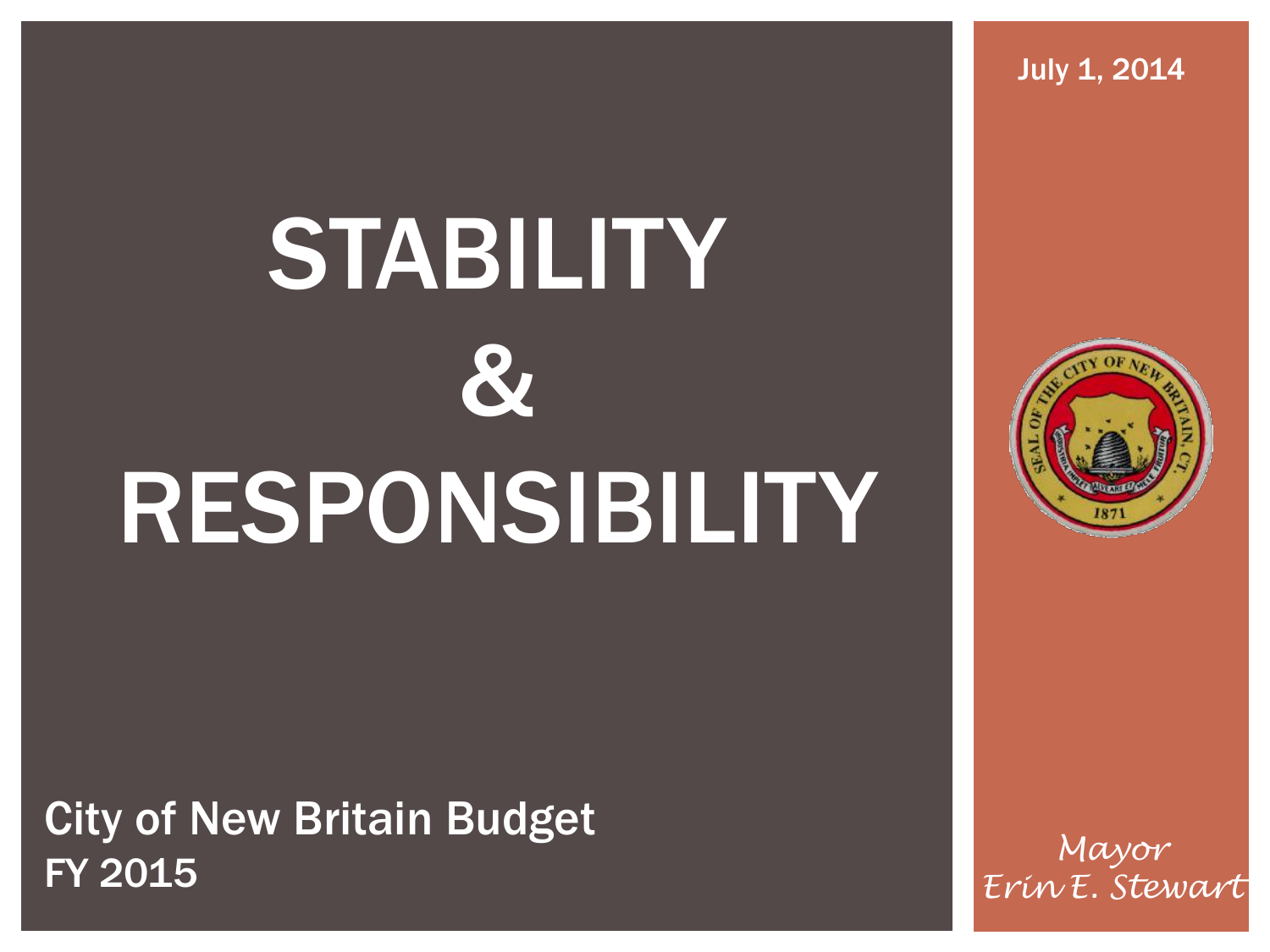### NEW BRITAIN COMMON COUNCIL

Suzanne Bielinski Shirley Black Carlo Carlozzi, Jr Tonilynn Collins David DeFronzo Jamie Giantonio Eva Magnuszewski Don Naples Adam Platosz Lou Salvio Daniel Salerno Emmanuel Sanchez Robert Smedley Willie Pabon Mike Trueworthy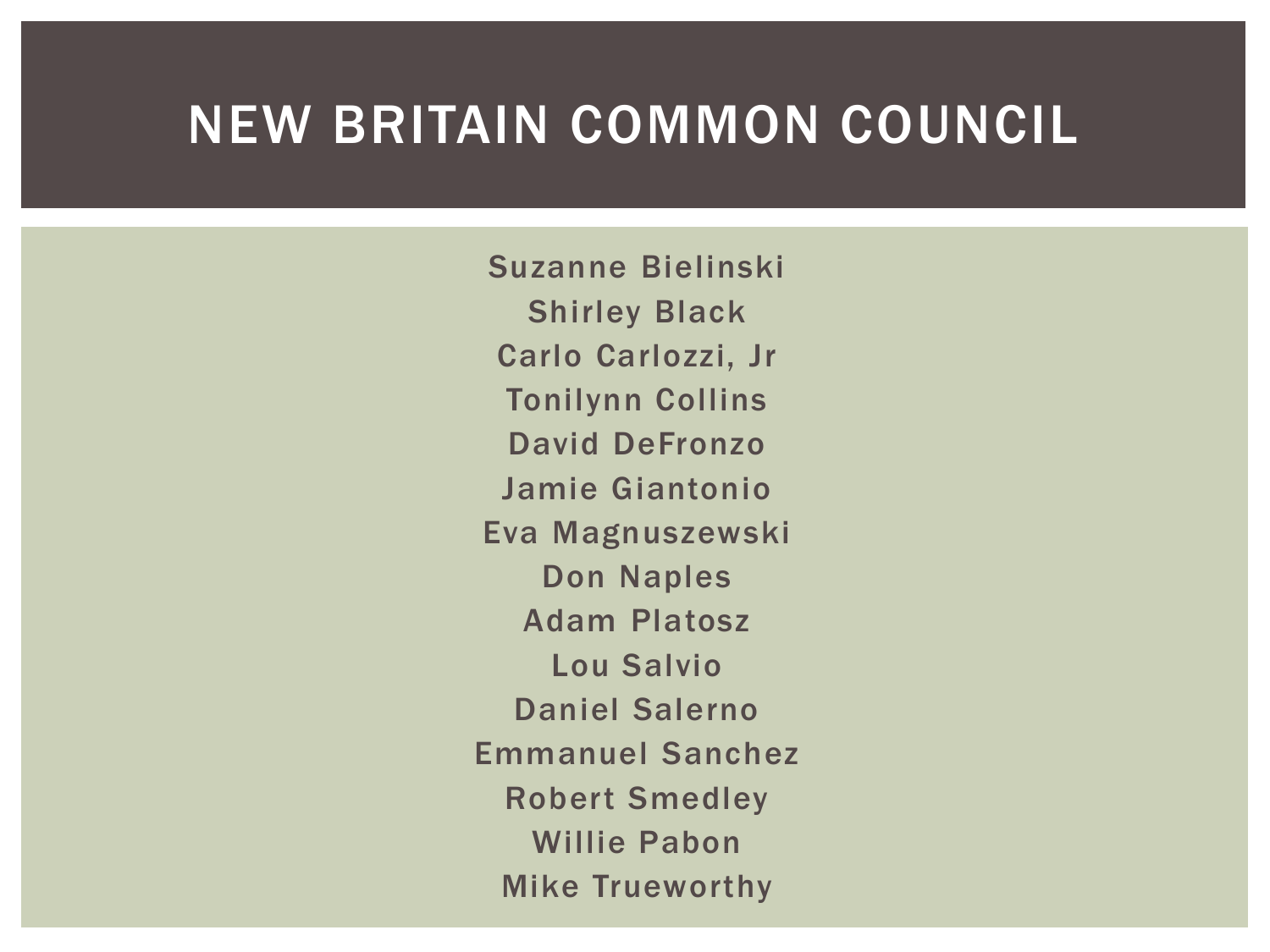### BOARD OF FINANCE & TAXATION

Mary Marrocco, Chairwoman Mark DeGrandis, Vice Chairman Peter Denuzze Rob Kusiak Josephine Moreno Brian Bagdasarian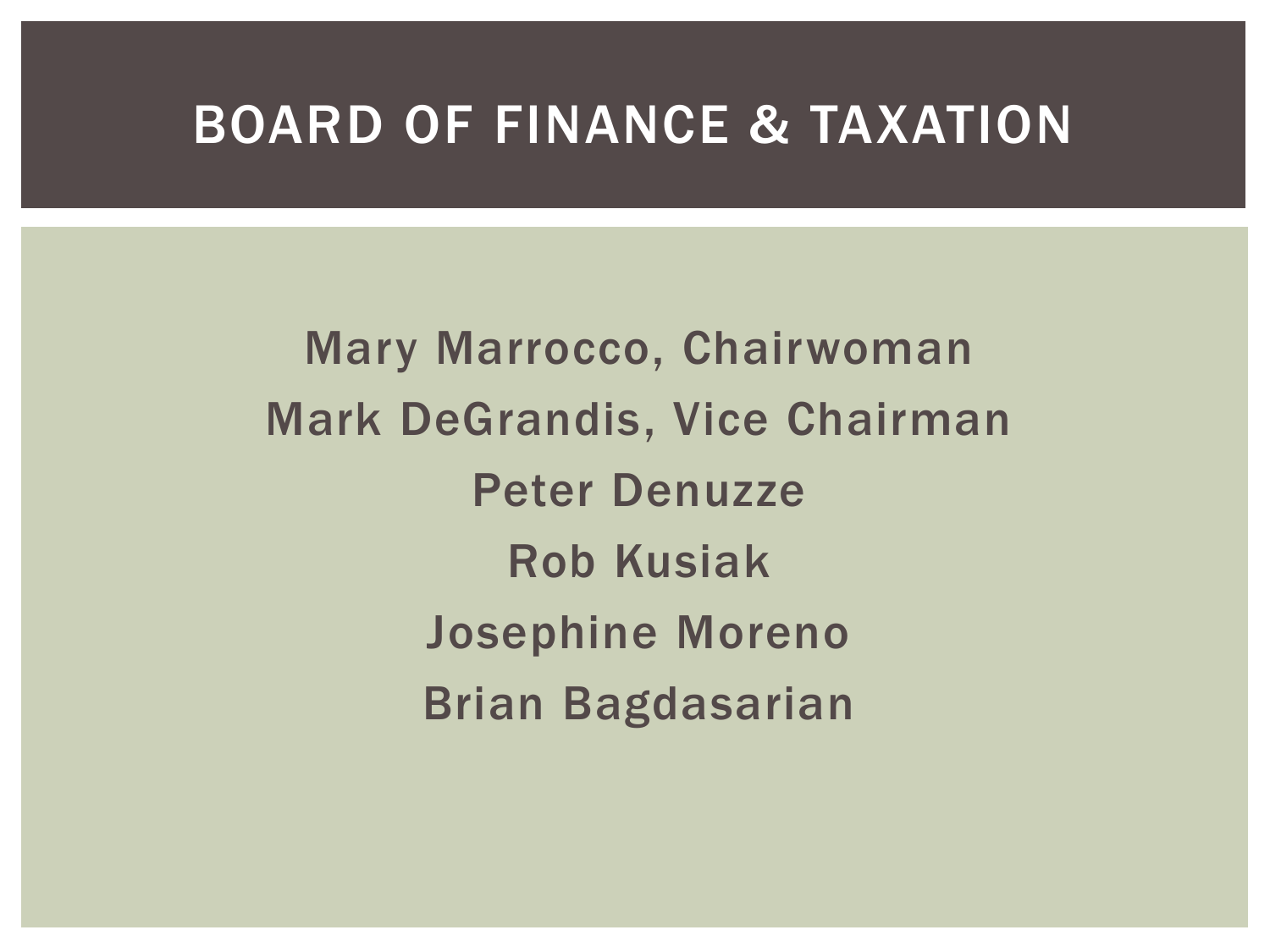### MAYOR'S BUDGET TEAM A COLLABORATIVE EFFORT

- **Mayor Erin E. Stewart**
- Chris Wolf, Acting Finance Director
- Rebecca Salerni, Deputy Finance Director
- Jonathan Perugini, Budget and Capital Projects Fiscal Officer
- **All Department Heads**
- **All Union Presidents**
- **Employee Recommendations**

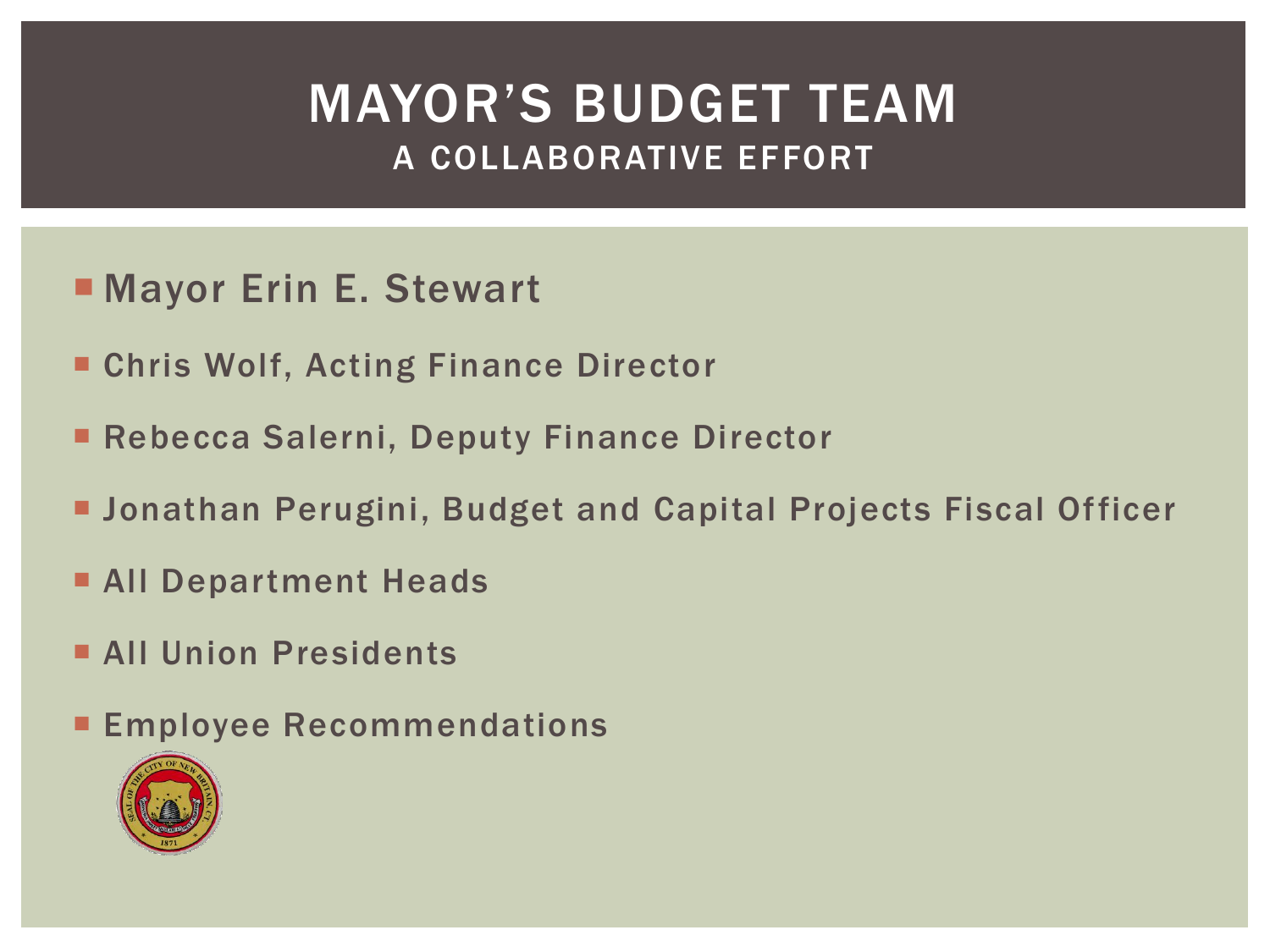### DEMOGRAPHICS \*

- **2011 Total City Population Estimated at 73,055 2000 Total City Population was 71,538**
- **Equates to an Estimated 28,659 Households**
- **Nedian Price of a House \$152,500**
- Median Household Income \$39,838
- Median Age 33 years old

**E** \*Data obtained from the CT Economic Resource Center, Inc. 2013 New Britain CT profile.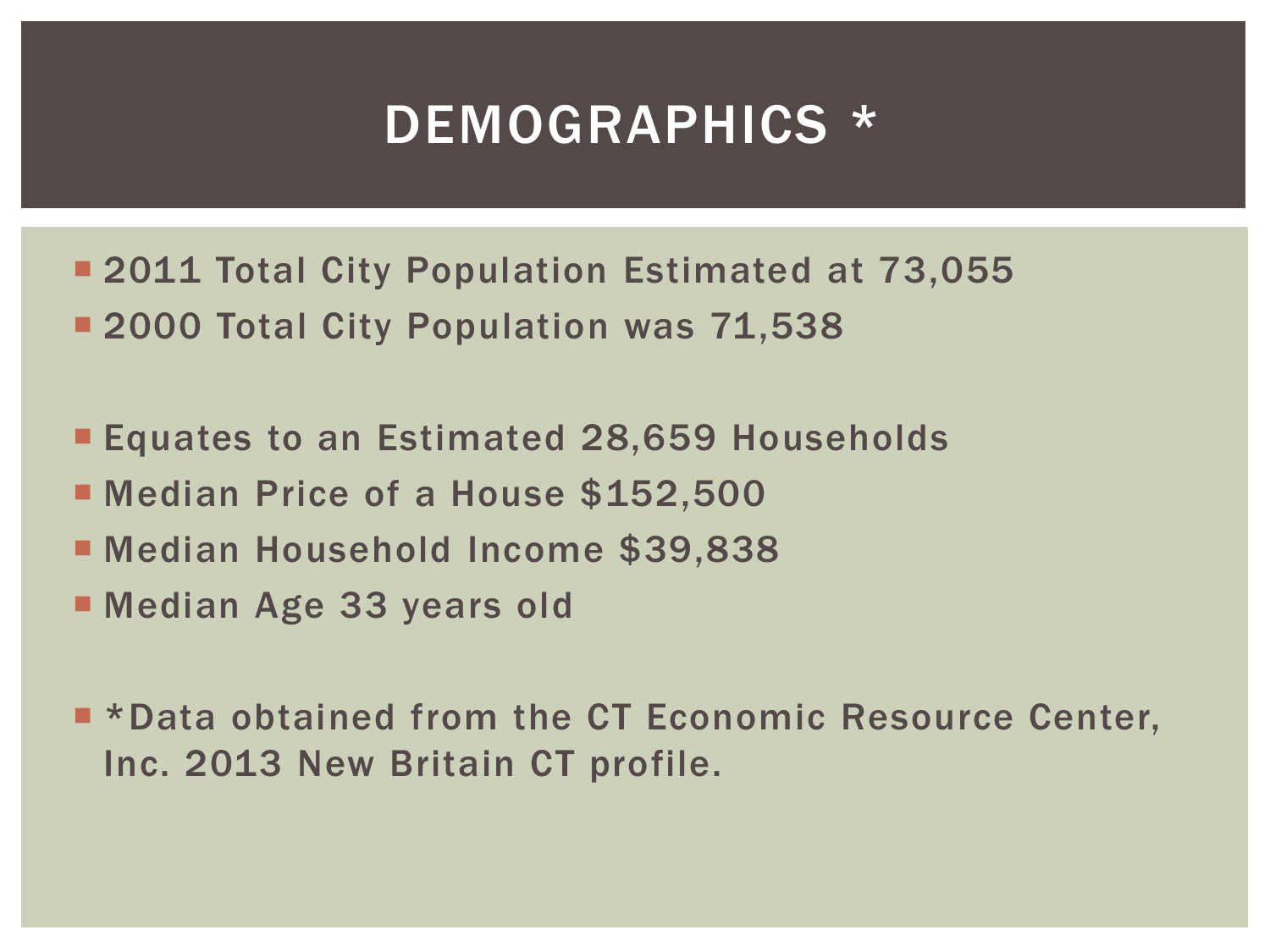### WHERE WE ARE

- **S10 Million deficit FY 14**
- Critical shortage of cash to where the City had to take out a \$15 million dollar bank loan for 3 months.
- Standard & Poor's bond rating downgrade of three notches from "A" to "BBB".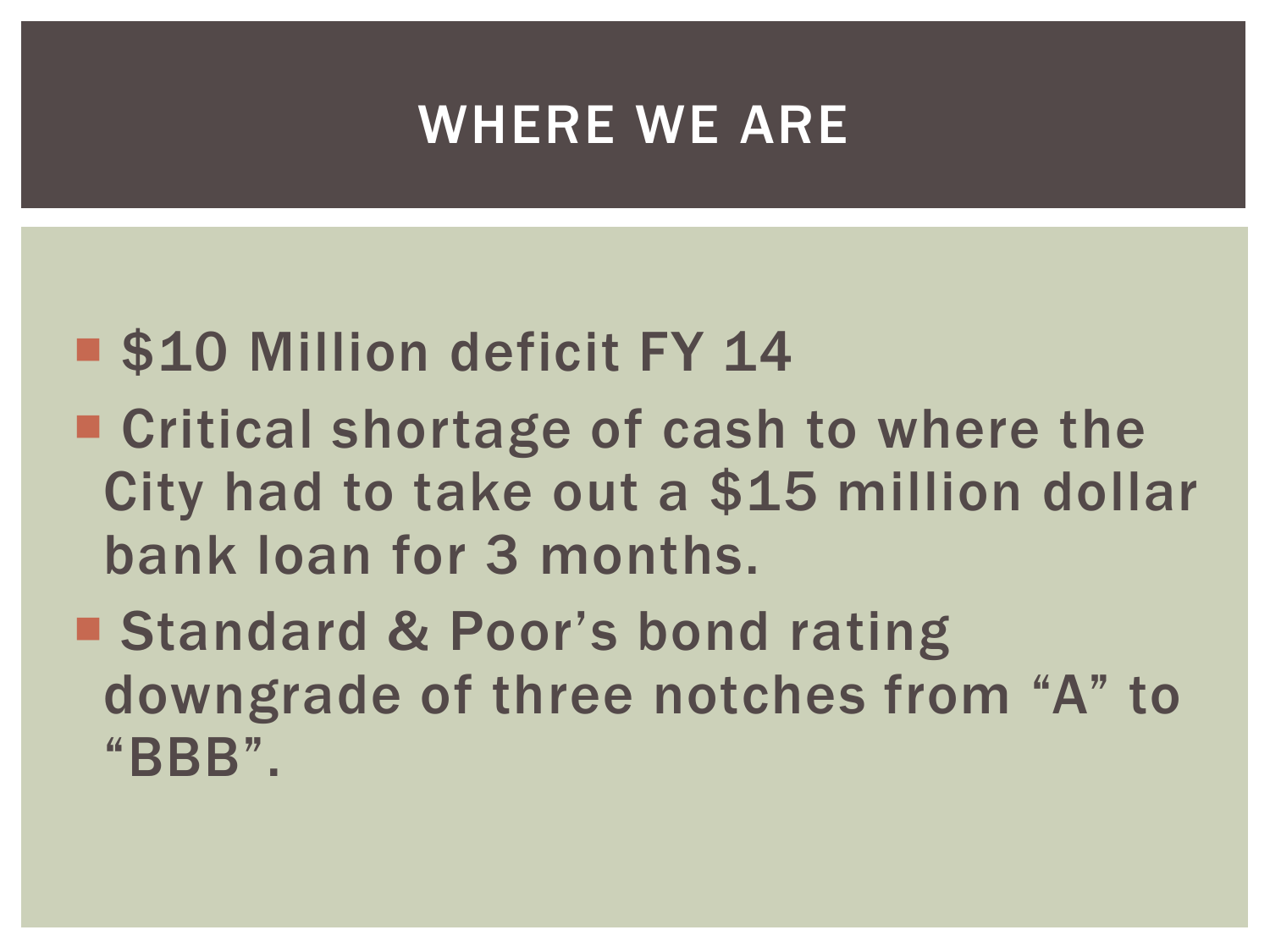### HOW DID WE GET HERE?

- City Government did not ask tough questions or make tough choices over the last 20 years
- **Leadership refused to acknowledge that** expenditures cannot increase while revenues remain flat
- **Too much governing with an eye towards** the next election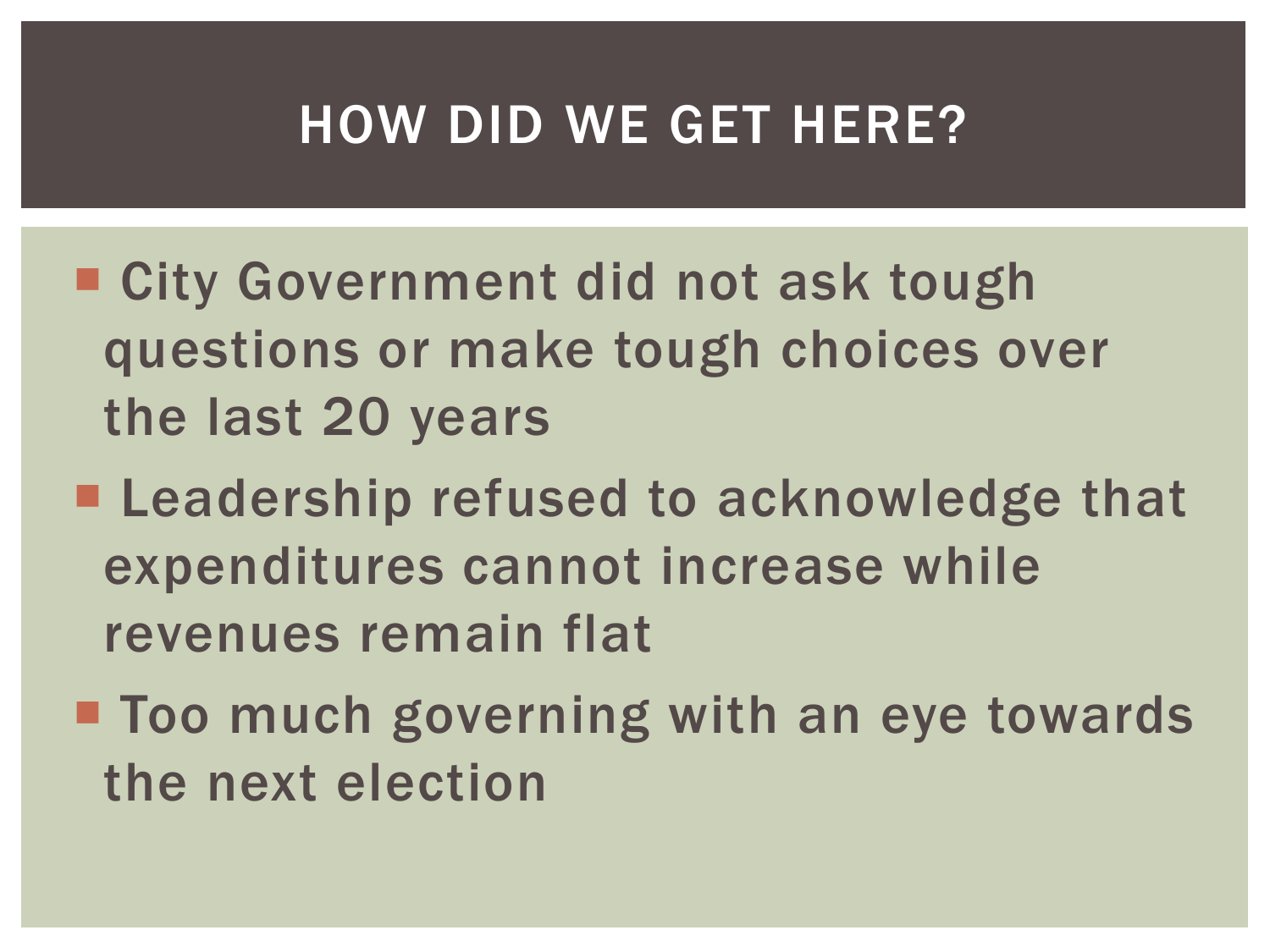## OVER THE LAST TWO YEARS

- Unbalanced and fictitious revenues and expenditures
- **A complete over reliance on one-shot revenues**
- Combining General Fund and Special Revenue Fund \$\$
- **Crushing bond debt**
- Disorganized reorganization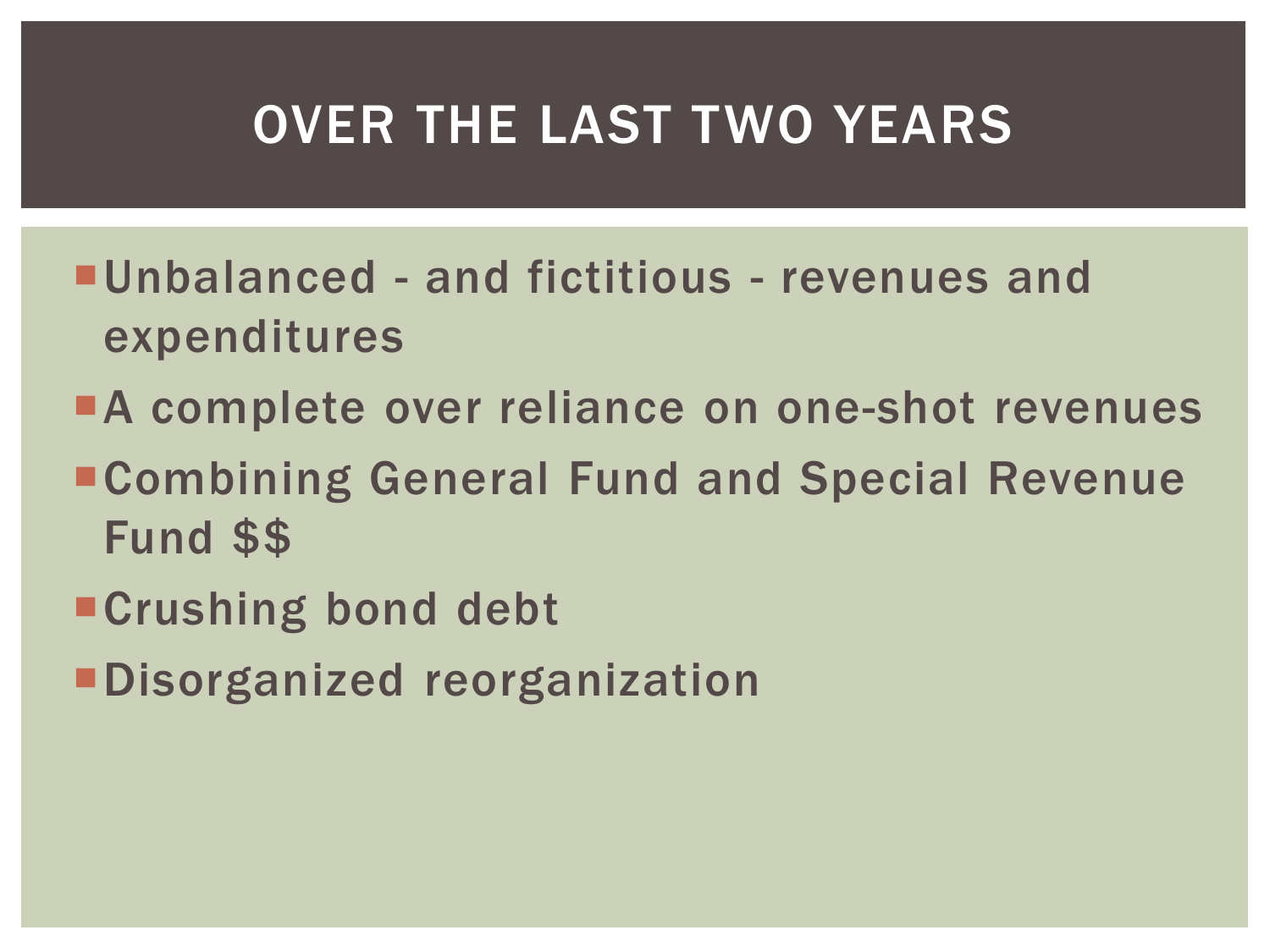## A NEW VISION: STABILITY & RESPONSIBILITY

- Restoring pride to New Britain
- **Part Delivering the leadership needed to be most** responsive to our citizens
- **Providing our children with the education they** deserve
- **Being transparent in all our dealings**
- Better enabling New Britain to be open for business
- **Being fiscally responsible**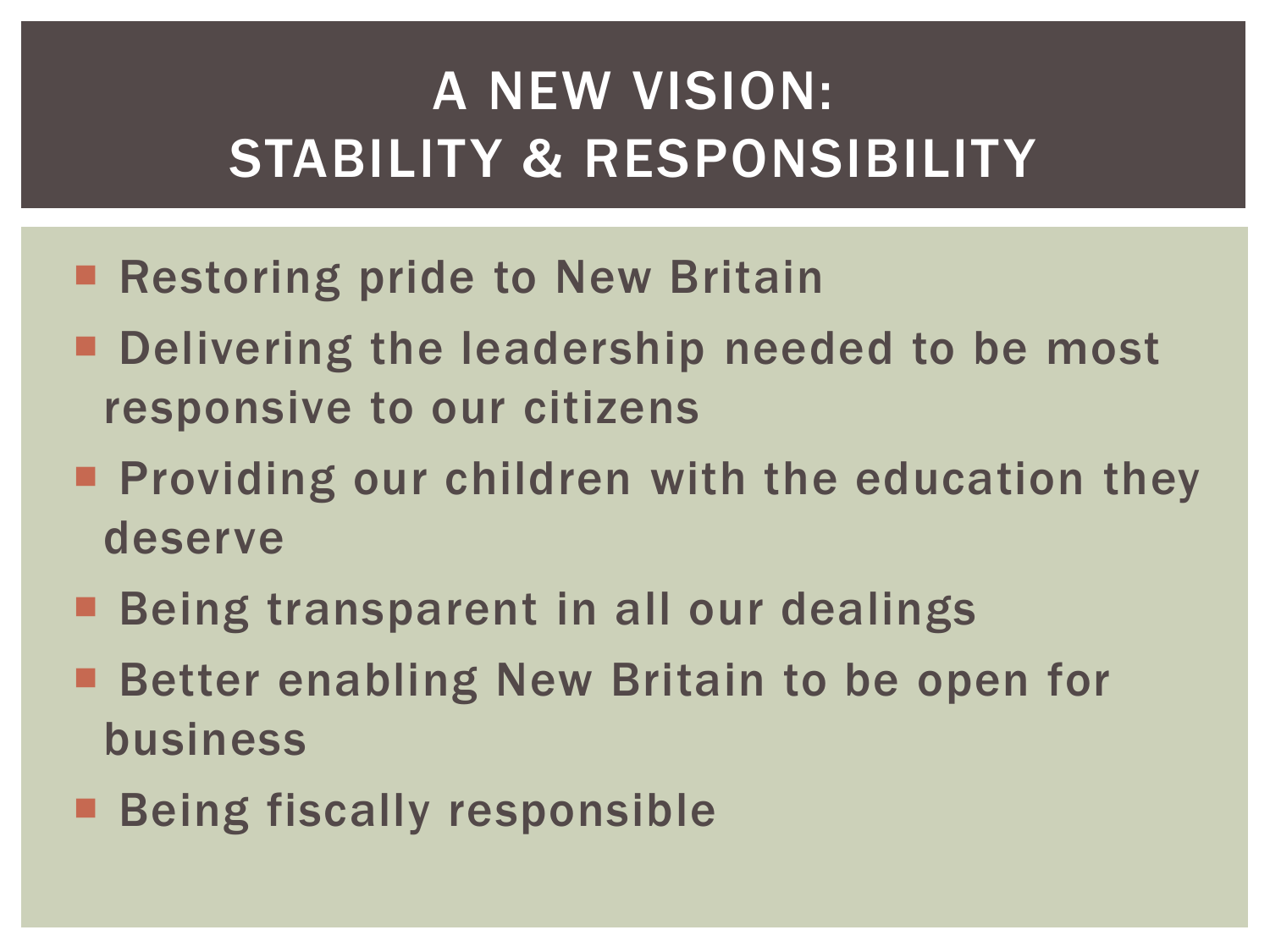## *A progressive community must continue to invest in its future.*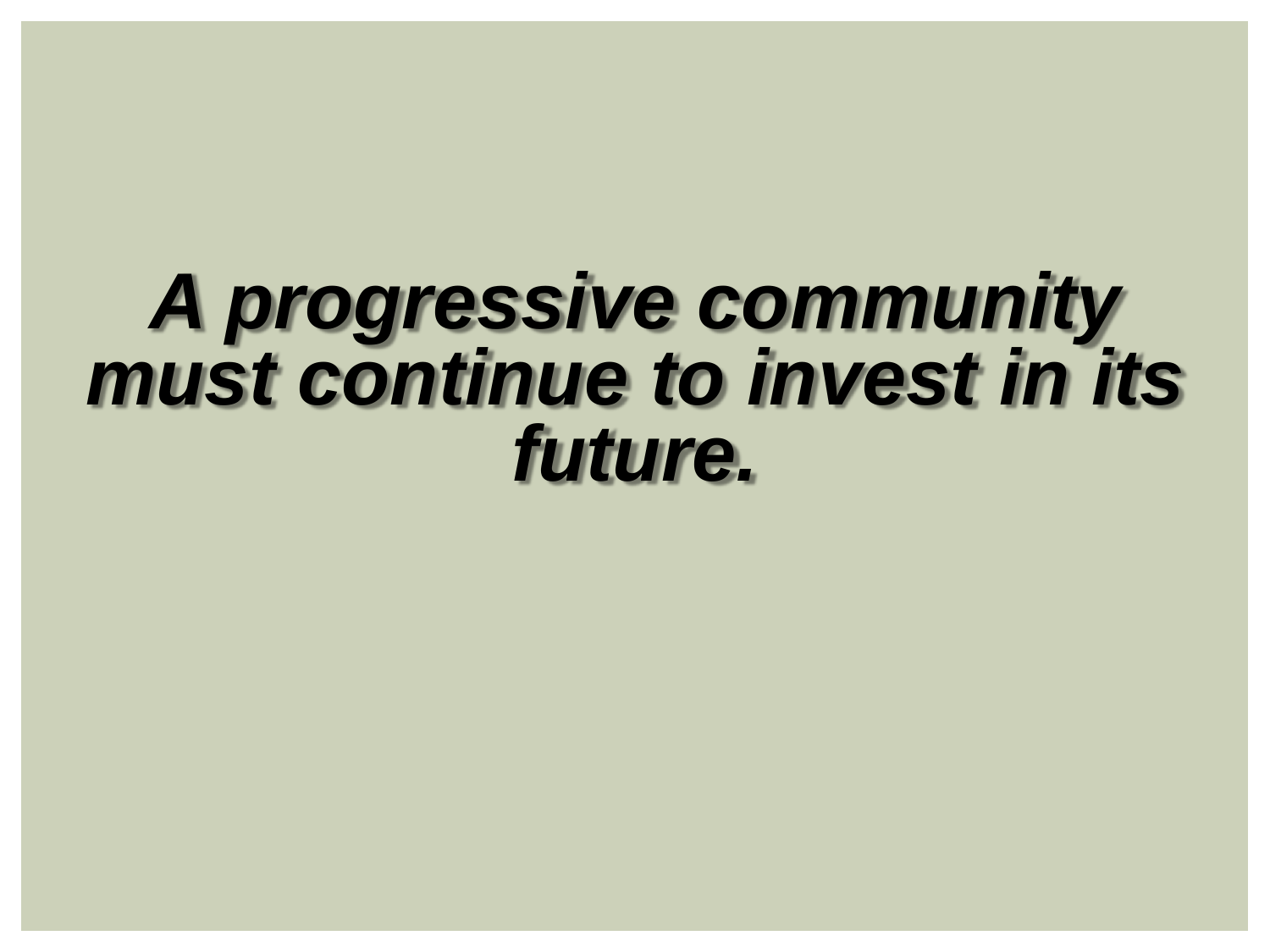### INCLUSIVE APPROACH TO BUDGETING

**• Mayor held meetings with department heads and** budget team to determine where cuts can be made

### **Adoption of Zero Based Budget Approach**

- **Building a budget from the bottom up**
- **Start at 0 and go from there**
- **No more business as usual**

Meetings with union presidents to solicit input

**E** Mentality: Reduce spending first, increase revenues last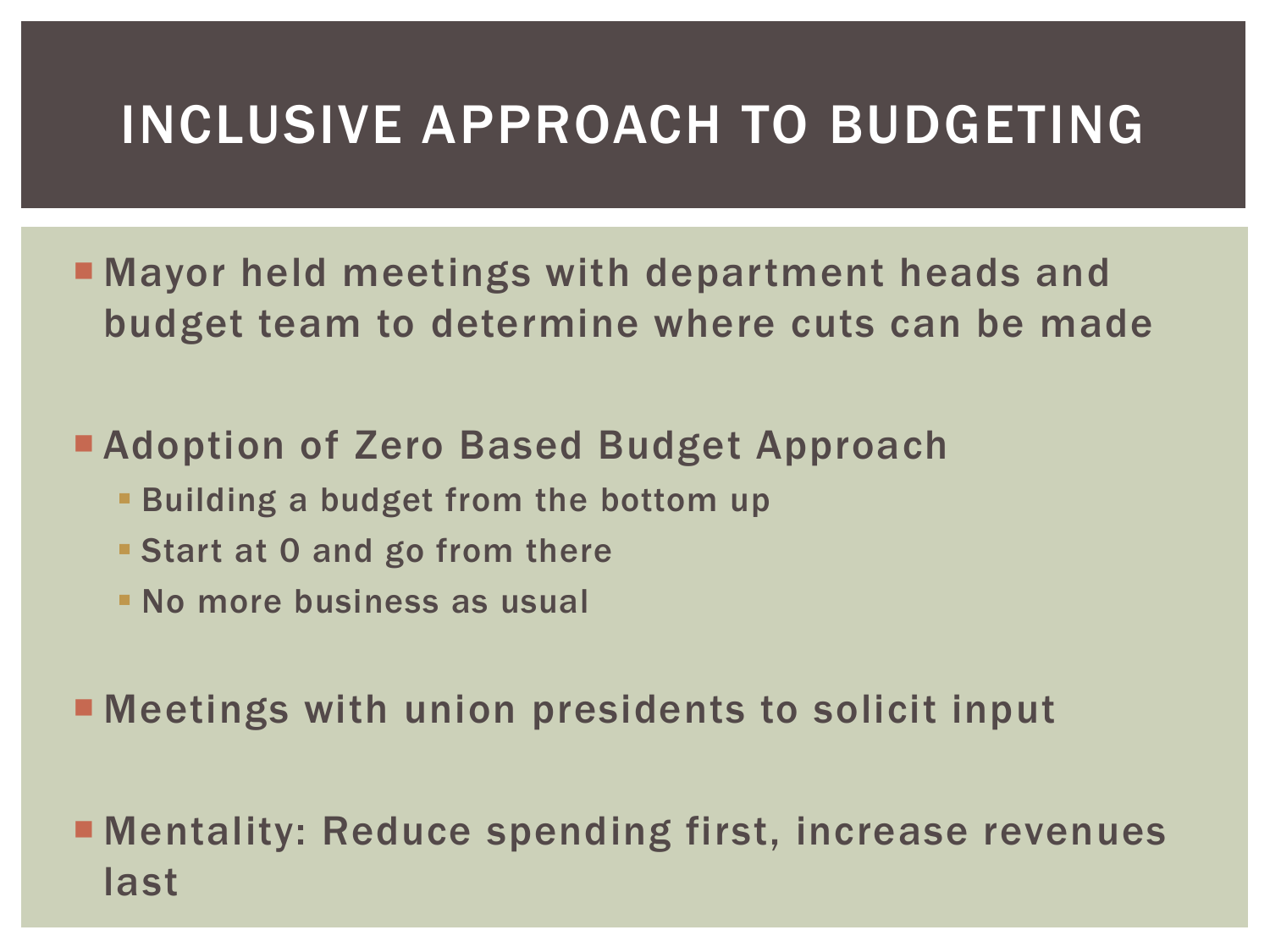### FY 2015 BUDGET TIMELINE

- January 10, 2014 Department requests due to Mayor and BOF
- January 28, 2014 BOF received compiled budgets
- **March 13, 2014 BOF presented budget to Mayor**
- **April 9, 2014 Mayor presented her budget to Council**
- **June 5, 2014 Council adopted final budget**

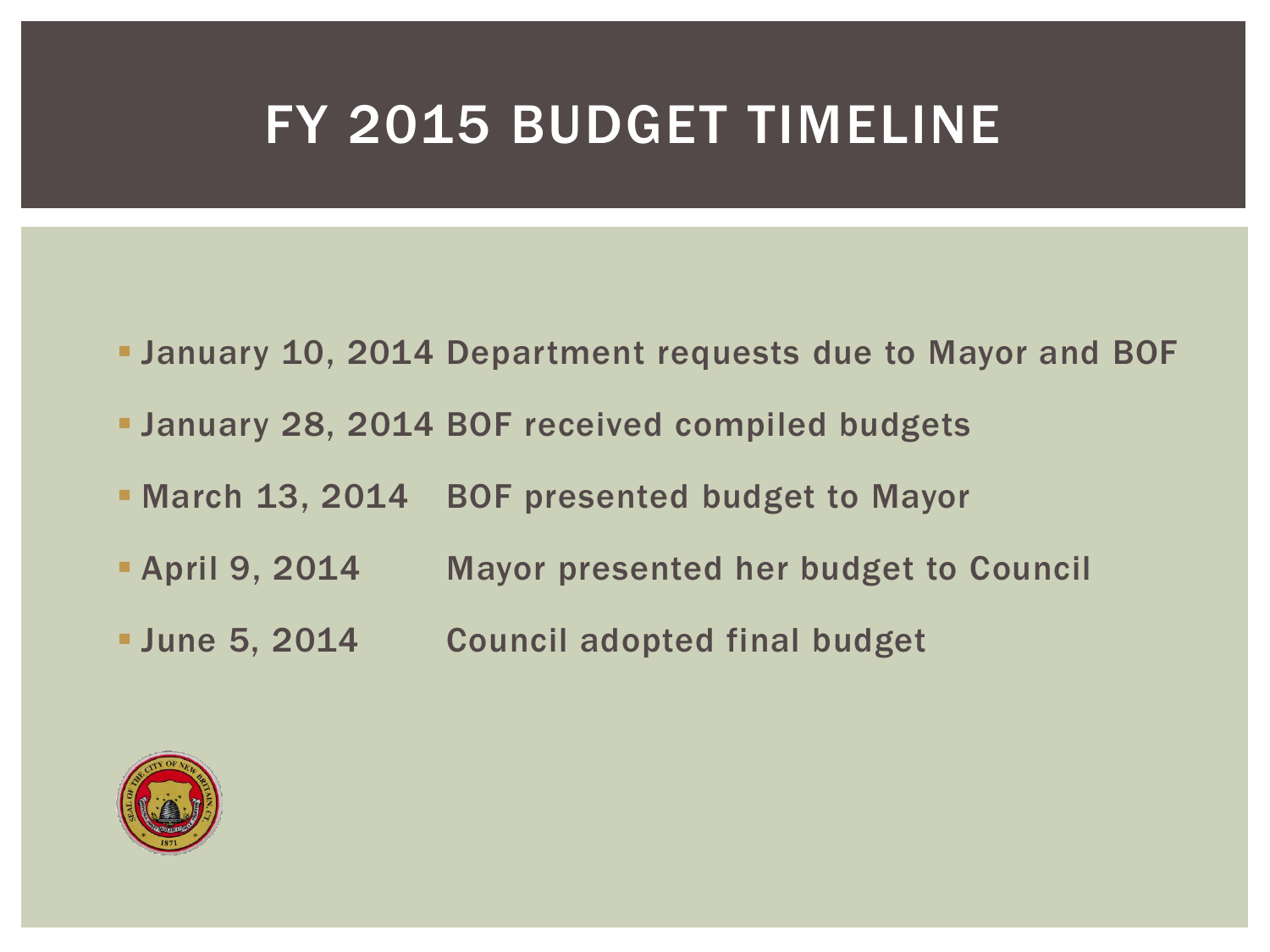## BUDGET CHALLENGES

- Cost of City services
	- **Driven up by contracts and state mandates**
- **Increasing cost of energy/utilities**
- Cost of maintaining an aging infrastructure
- Rising health insurance costs
	- **Increased by nearly 20% over the past 5 years from \$28.5m to** \$33.8m
- **Rising pension costs** 
	- **Increased from 7% of salary cost to 16% over the past 7 years**
- Cost of contract settlements
- Stagnant/shrinking tax base
- **Political pressures to keep mill rate stable**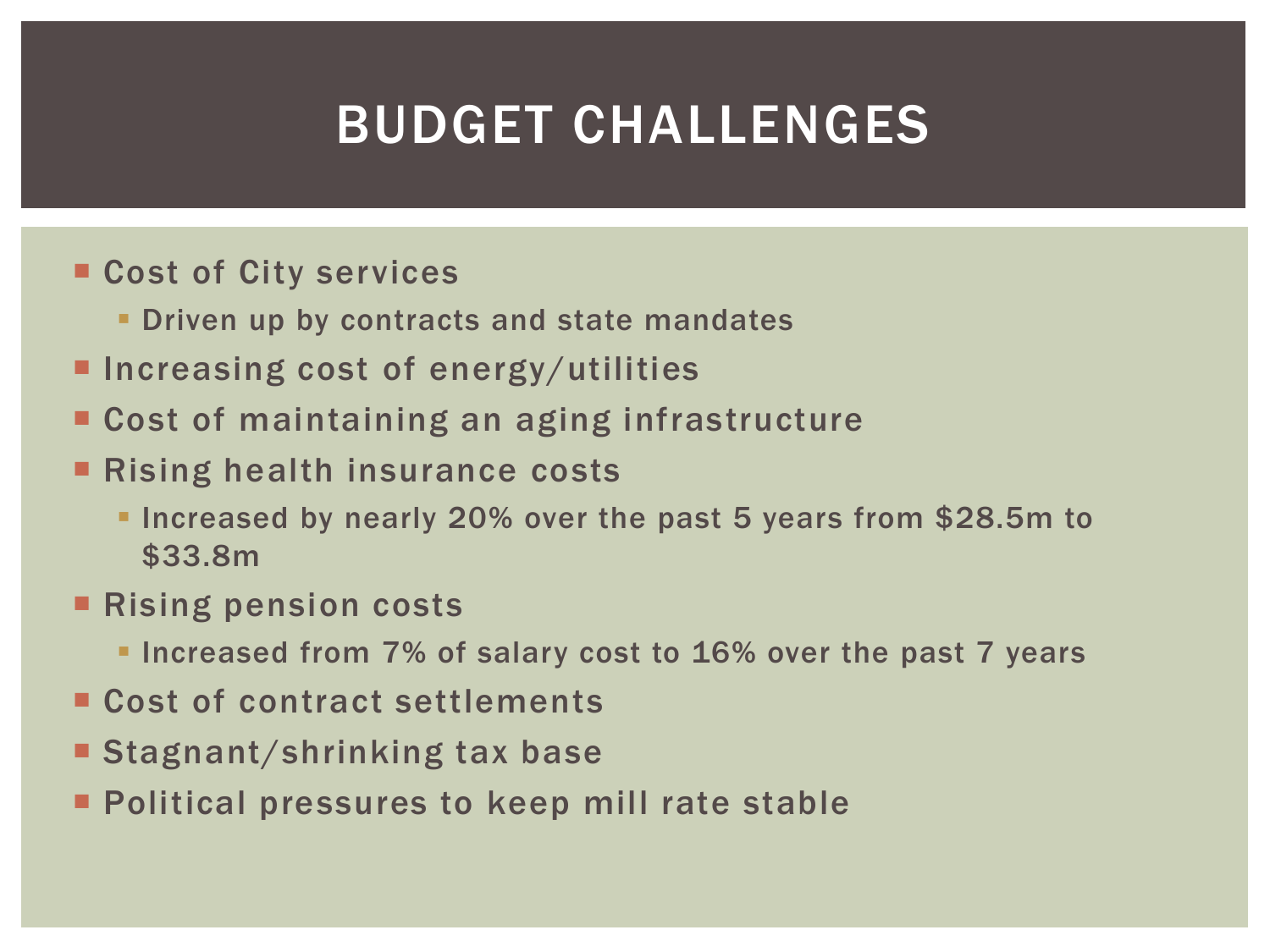### FY 2015 SPENDING REDUCTIONS

 Department Request Budget = \$259,369,288 (9.2% increase over FY 2014 Budget) Est. Mill Rate  $= 65.39$  increase of 21.27 Mils Board of Finance Budget = \$245,852,790 (3.5% increase over FY 2014 Budget) ■ Mayor's Budget = \$216,290,616 (8.94% decrease from FY 2014 Budget) Common Council's Budget = \$216,290,616 (Same bottom line as the Mayor's Budget)

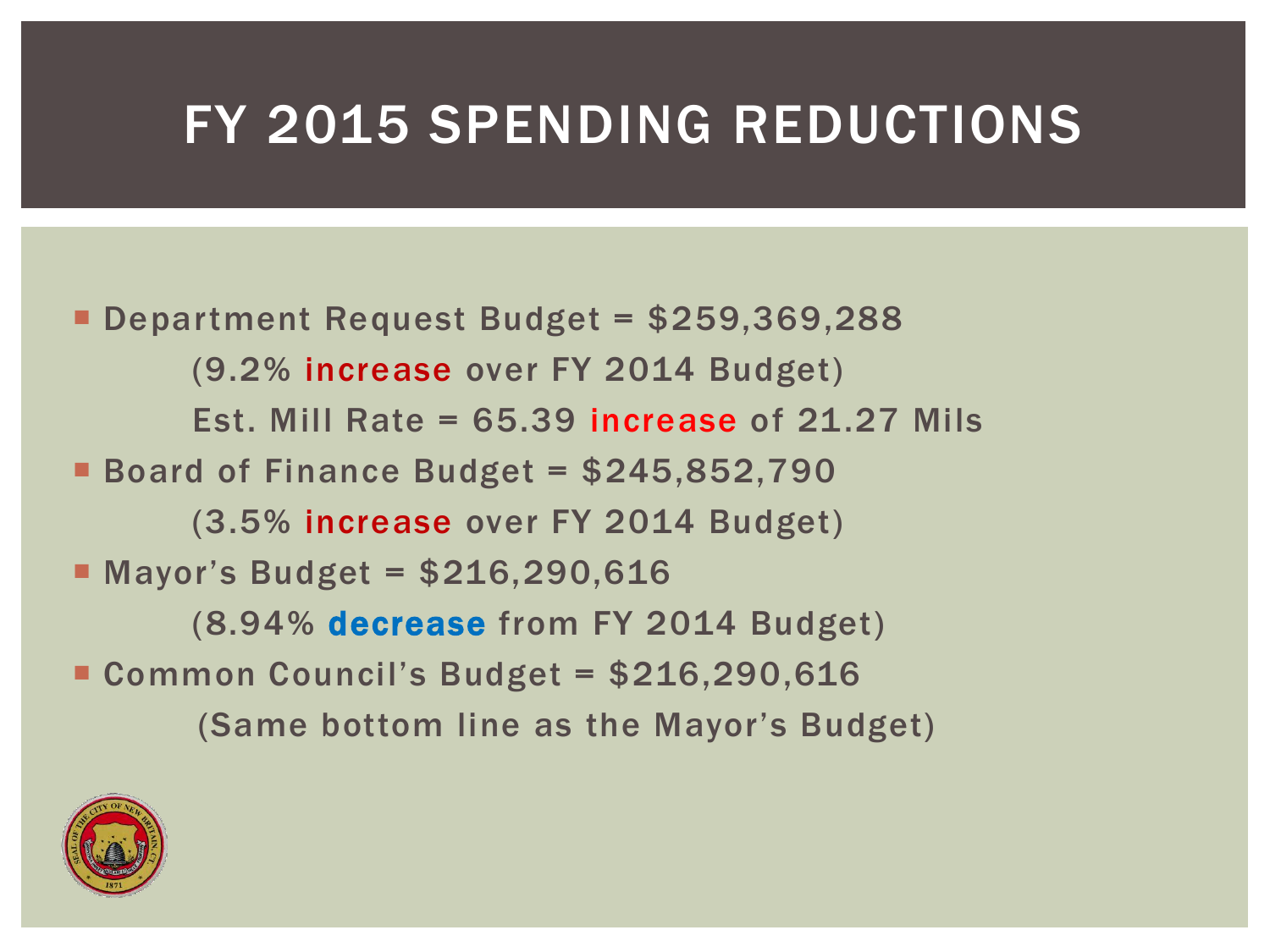### STABILITY & RESPONSIBILITY: CUT FIRST

- **Elimination of 31.5 positions**
- **Maximizing grant funds**
- **Union suggestions** 
	- Valuable input from 1186,1303 & 818
- **Fire Union promise to find \$1.2M in reductions to avoid layoffs** and closing fire stations
- Debt Service Restructuring one-time in nature, but necessary
	- Amortizing over 10 years to provide stability in debt service payments
	- **Approved at the 3/12/14 Council meeting**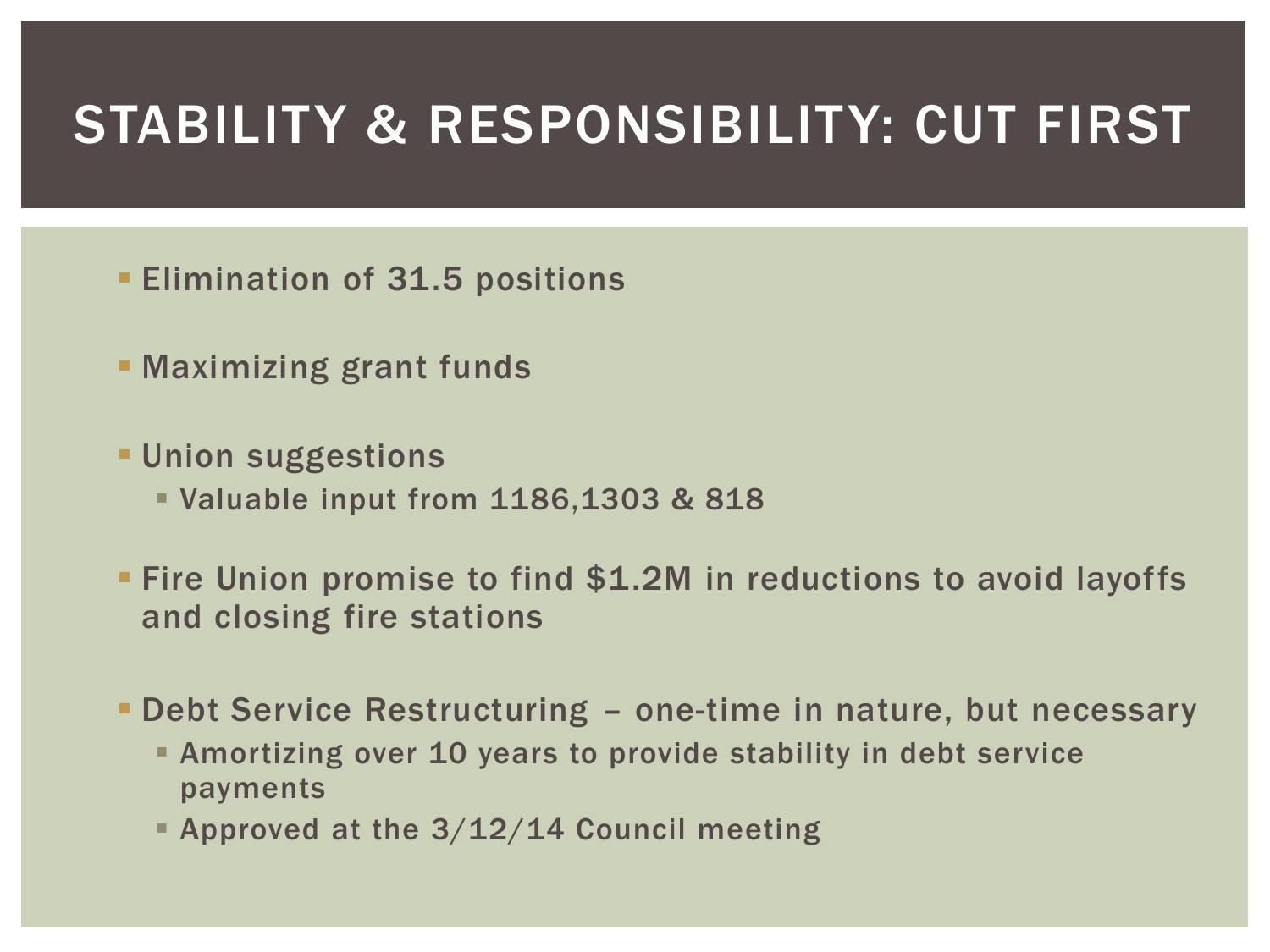### STABILITY & RESPONSIBILITY: CUT FIRST

**Total overall reduction from FY 14 Budget:** (\$21,258,505)

### **Notable reductions:**

- Debt Service: (\$12,552,000)
- **Public Works: (\$5,031,238)**

**Necessary increases:** 

Police: \$277,279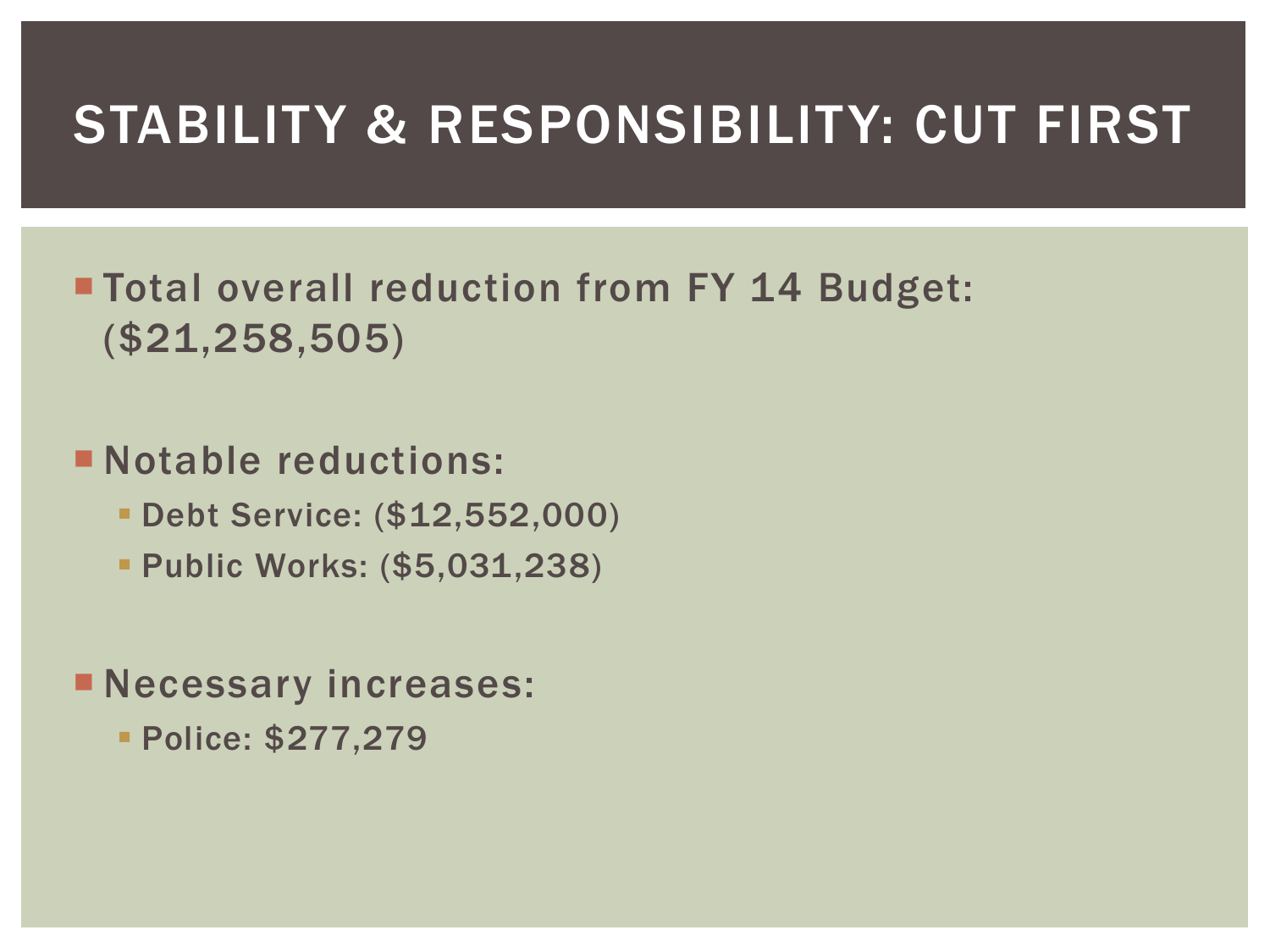## ENCORE! PROGRAM

- Creating guidelines now
- **Employee will be able to retire but return for** 19.5 Hours/ week for a set period of xx months (TBD)
- **For employees with multiple years of service**
- **Phase out for retirement**
- **Able to retain knowledge and train successors**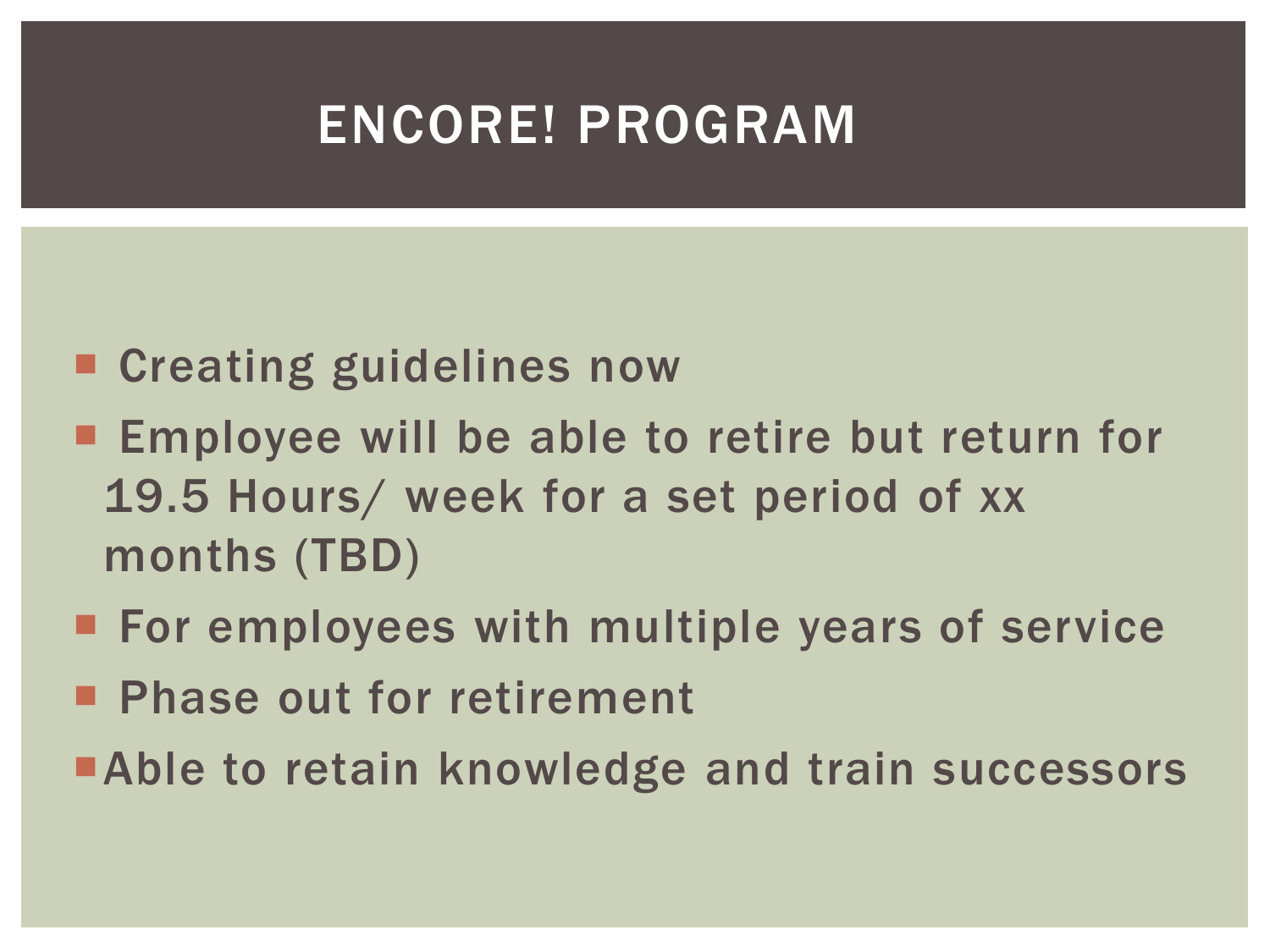### WHERE THE MONEY COMES FROM



- **Property Tax**
- Grants Education
- Grants Non-Education
- **Department Income**
- Interfund/Investment
- Miscellaneous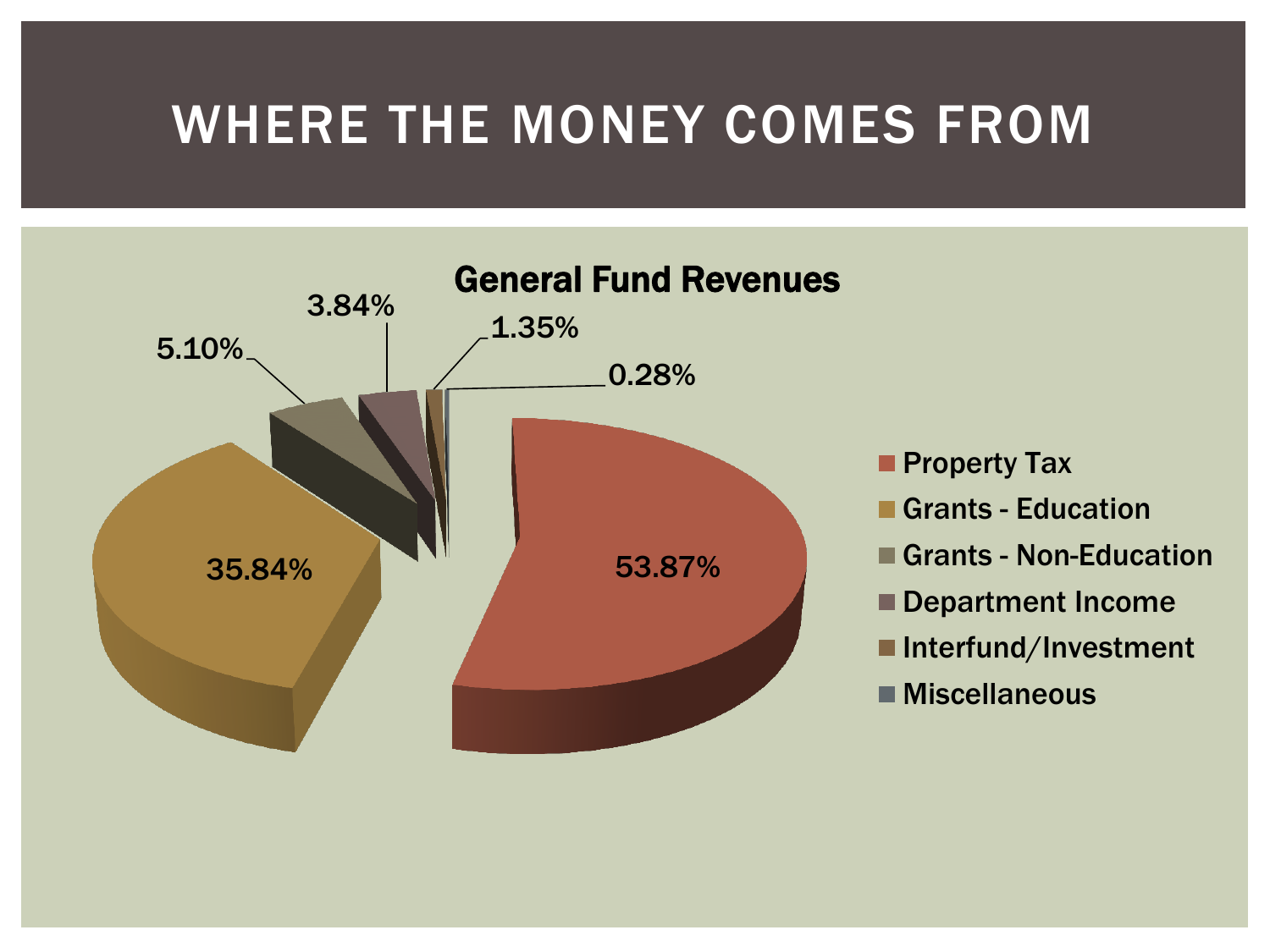## WHERE THE MONEY GOES

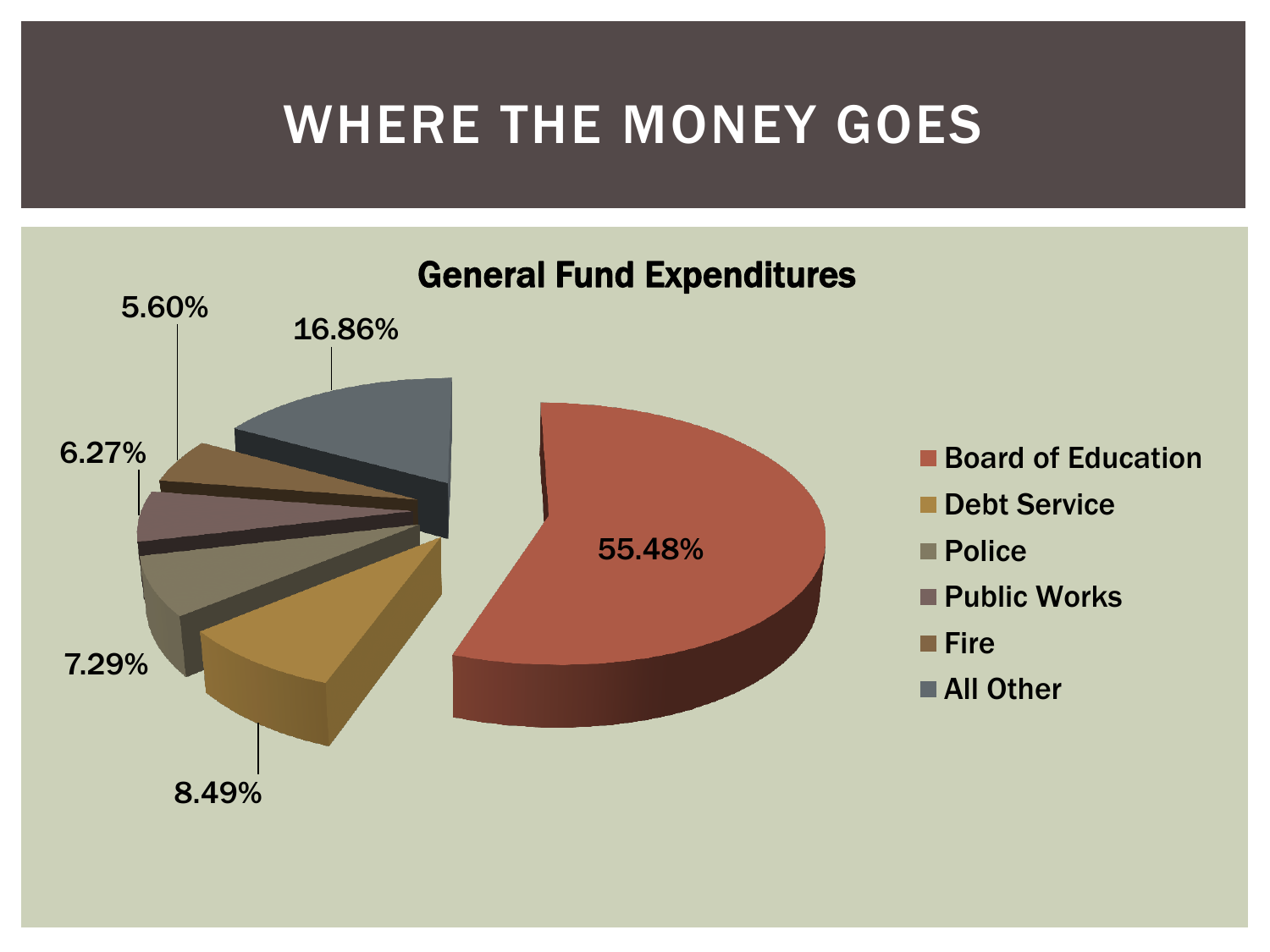### NEW BRITAIN BUDGET (EXPENDITURES) FY 2015 VS FY 2014

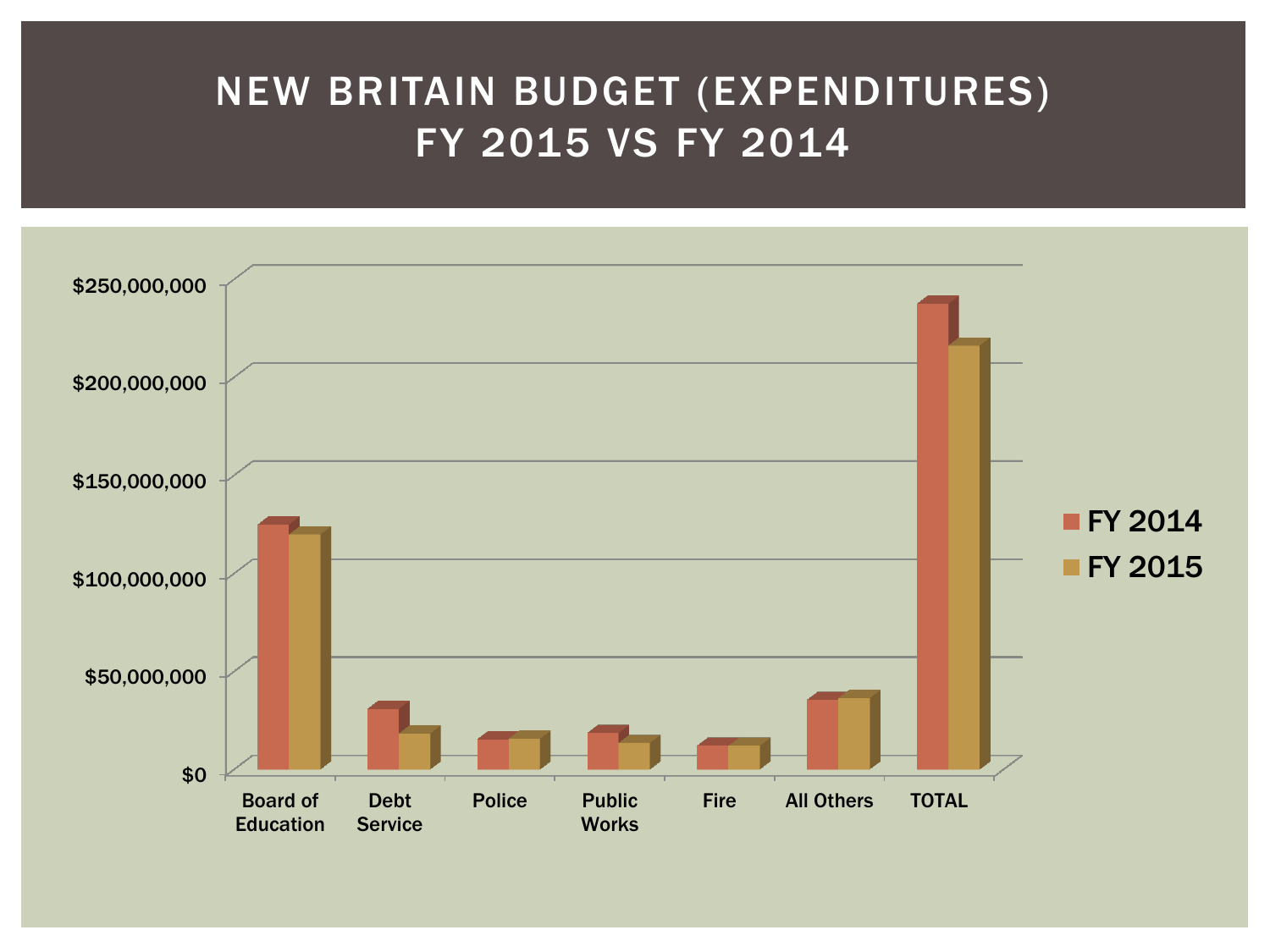## FY 2015 NEW BRITAIN'S BUDGET APPROPRIATIONS

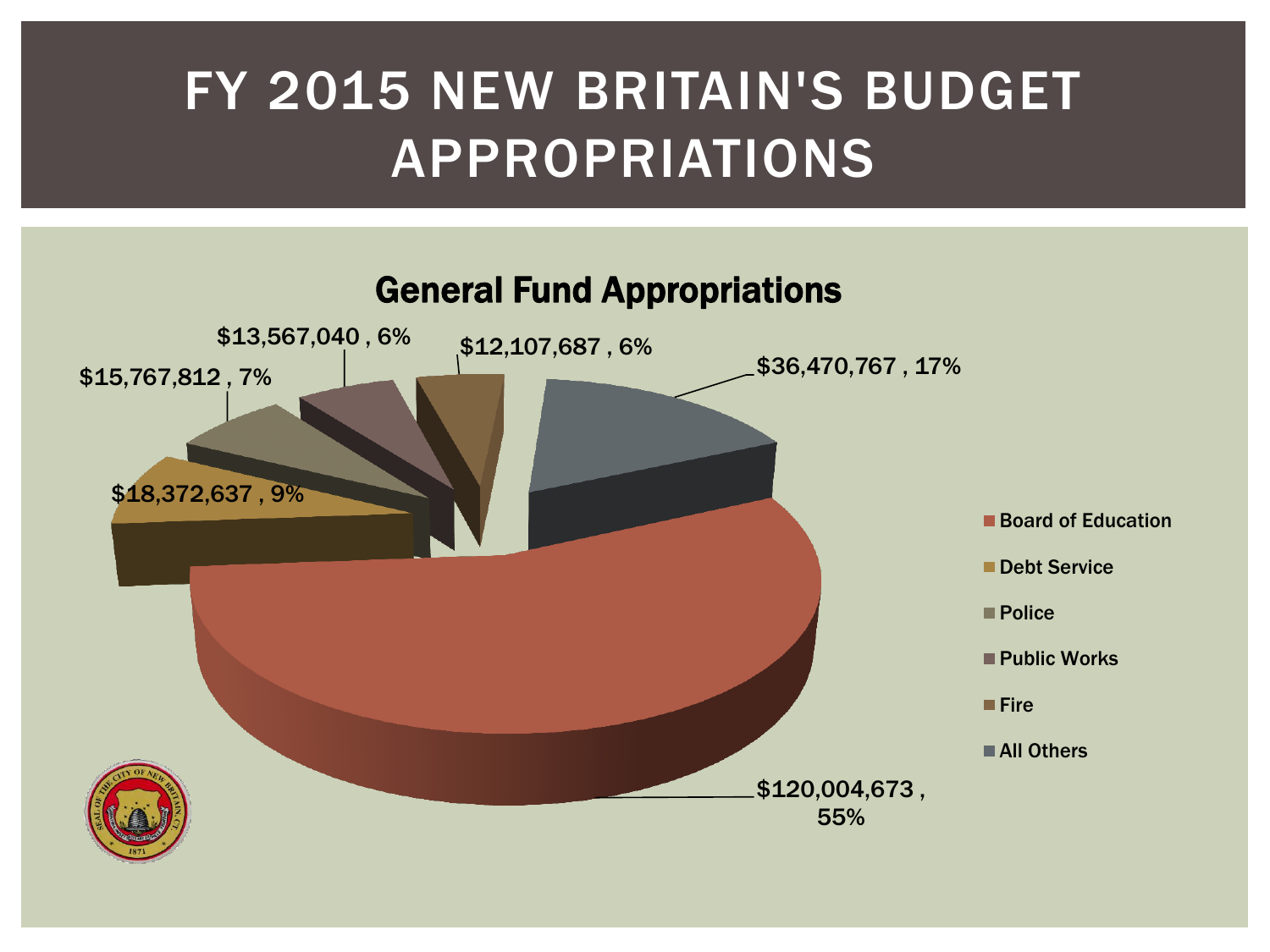## STABILITY & RESPONSIBILITY: REVENUE SECOND

### Revenue Increases

- **Parking Fee/Fine Increases**
- Permitting/Inspection Fee Increases
- **Recreation Program Fee Increases**
- **Public Works Program Increases**
- **Bristol Resource Recovery Fund Balance Distribution**

### BUT INCREASES ARE NOT ENOUGH TO OFFSET THE DEFICIT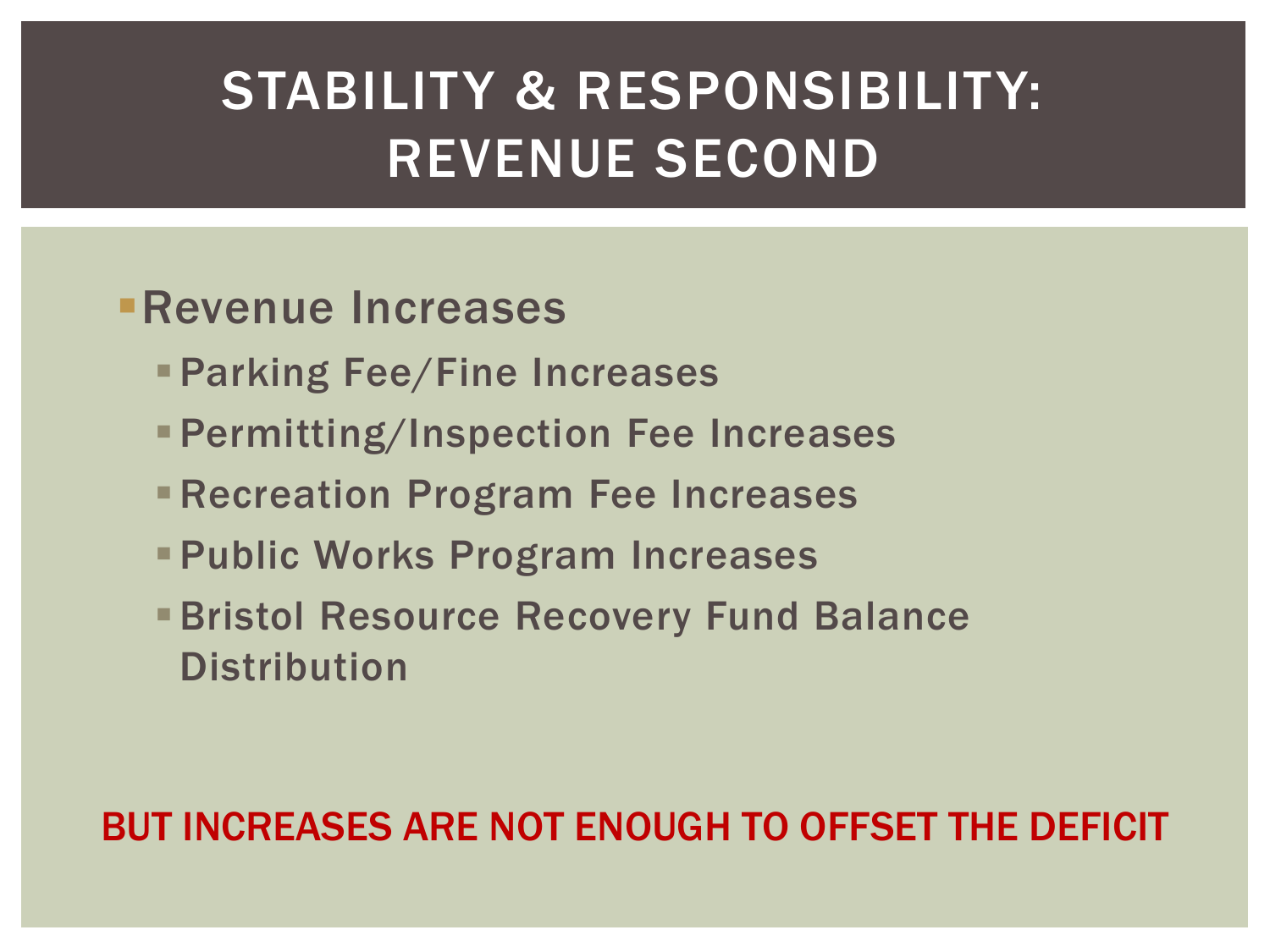## LAST RESORT

## TAX INCREASE.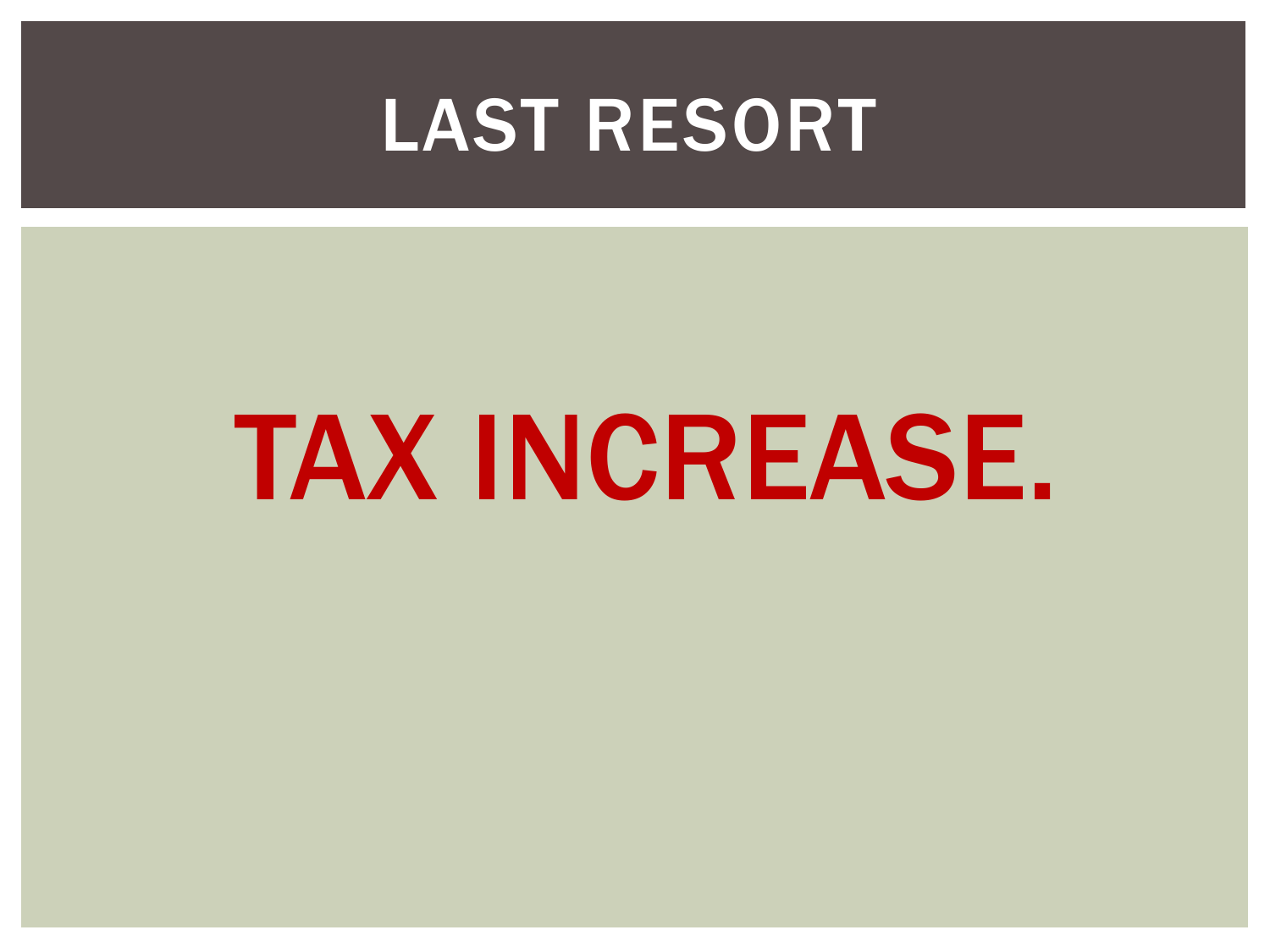## WHAT WE DIDN'T DO

### We could have laid off 507 people to account for deficit. City Government employs just over 575 people.

### Other options:

- Discontinue trash pickup
- Discontinue leaf pickup
- Eliminate Parks & Rec
- Eliminate Community Services division
- Close 2 fire stations/ reduce firefighter workforce
- Reduce police force
- **Sell senior center**
- **Reduce government employees**
- **Sell water department**
- **Sell Stanley Golf Course**
- **Sell Fairview Cemetery**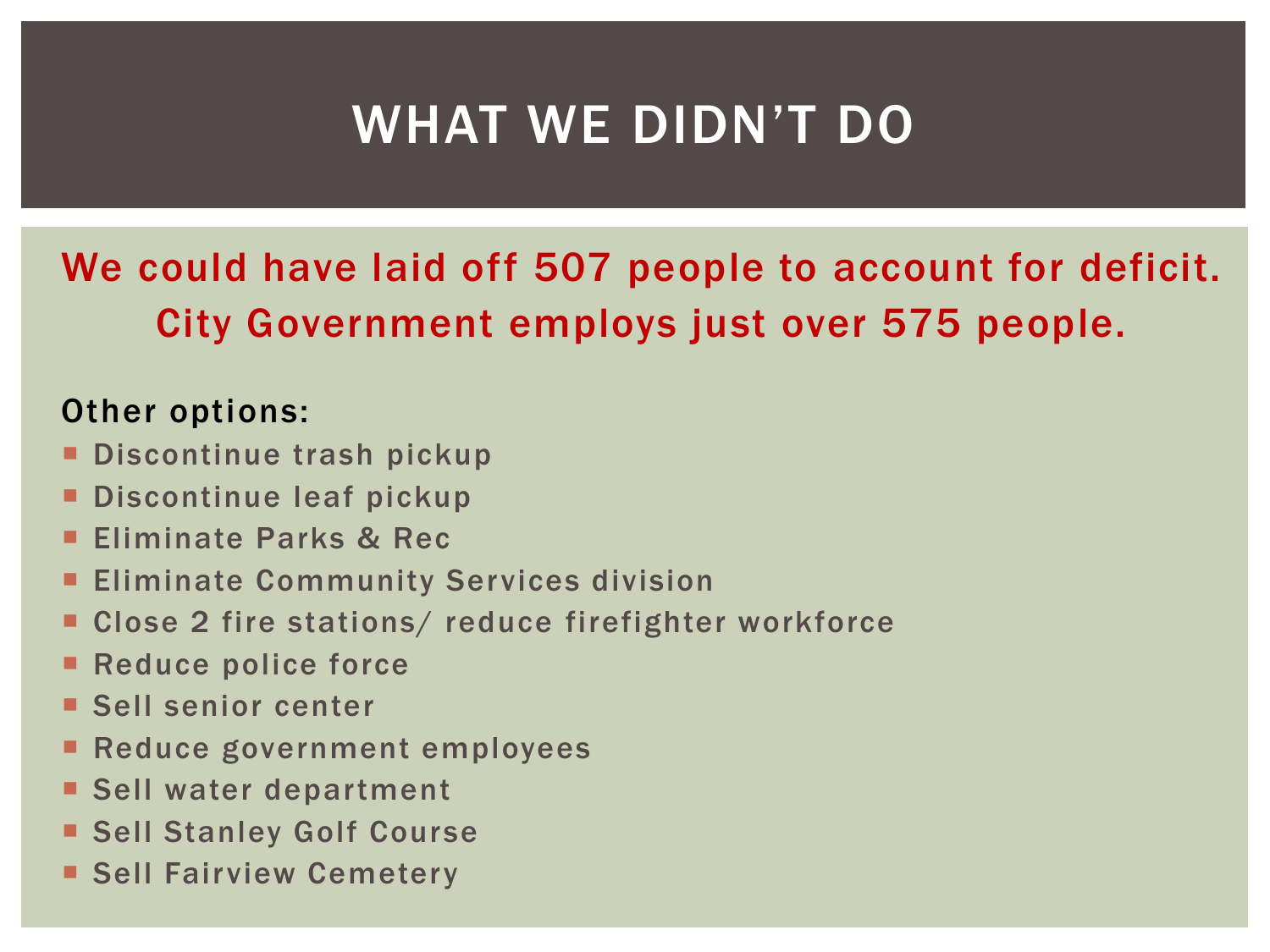## FY 2015 NEW BRITAIN CITY BUDGET REVENUE SOURCES

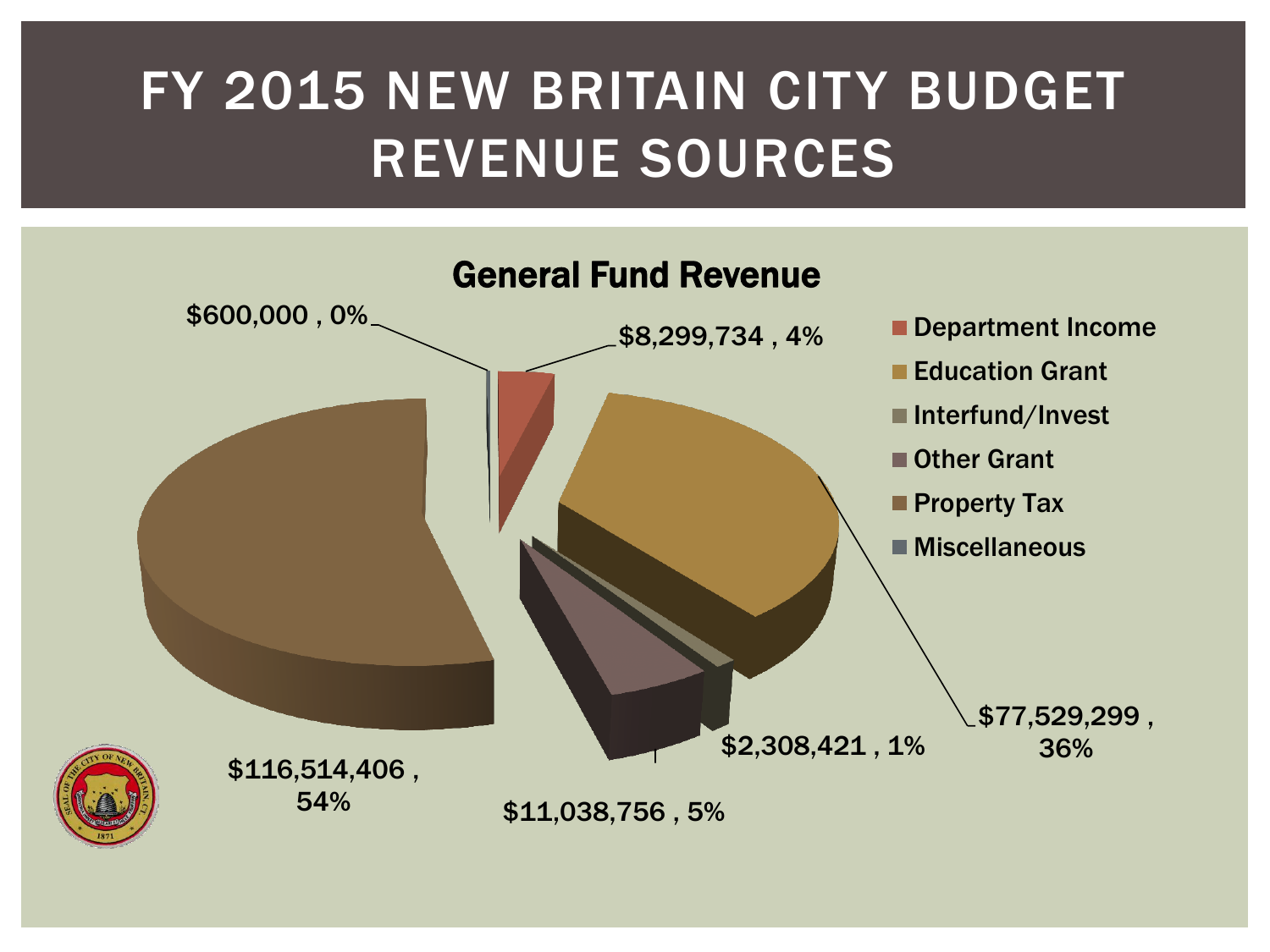### CITY BUDGET (REVENUES) FY 2015 VS FY 2014



Note: FY 2014 Other Revenue estimates were higher and did not materialize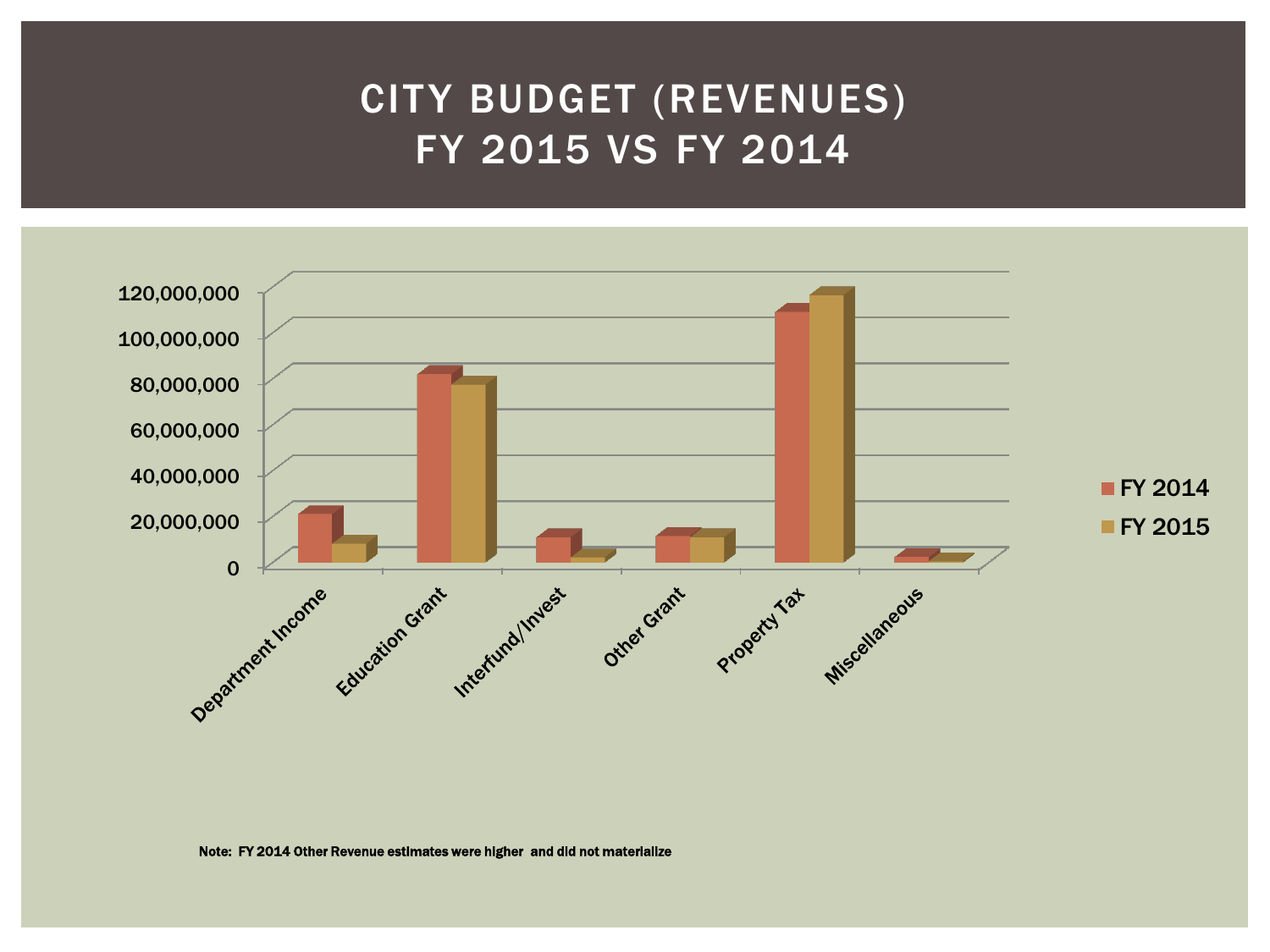## MILL RATE COMPUTATION

■ Total Common Council's Budget **\$ 216,290,616** Revenue Other than (New) Taxation  $$ 102,526,210$ Required (Current Year) Tax Levy  $$ 113,764,406$ Grant List (October 2013) \$2,416,046,539 **Estimated Tax Collection Rate 6 and Estimated Tax Collection Rate** ■ Mill Rate increase needed to correct deficit 4.88

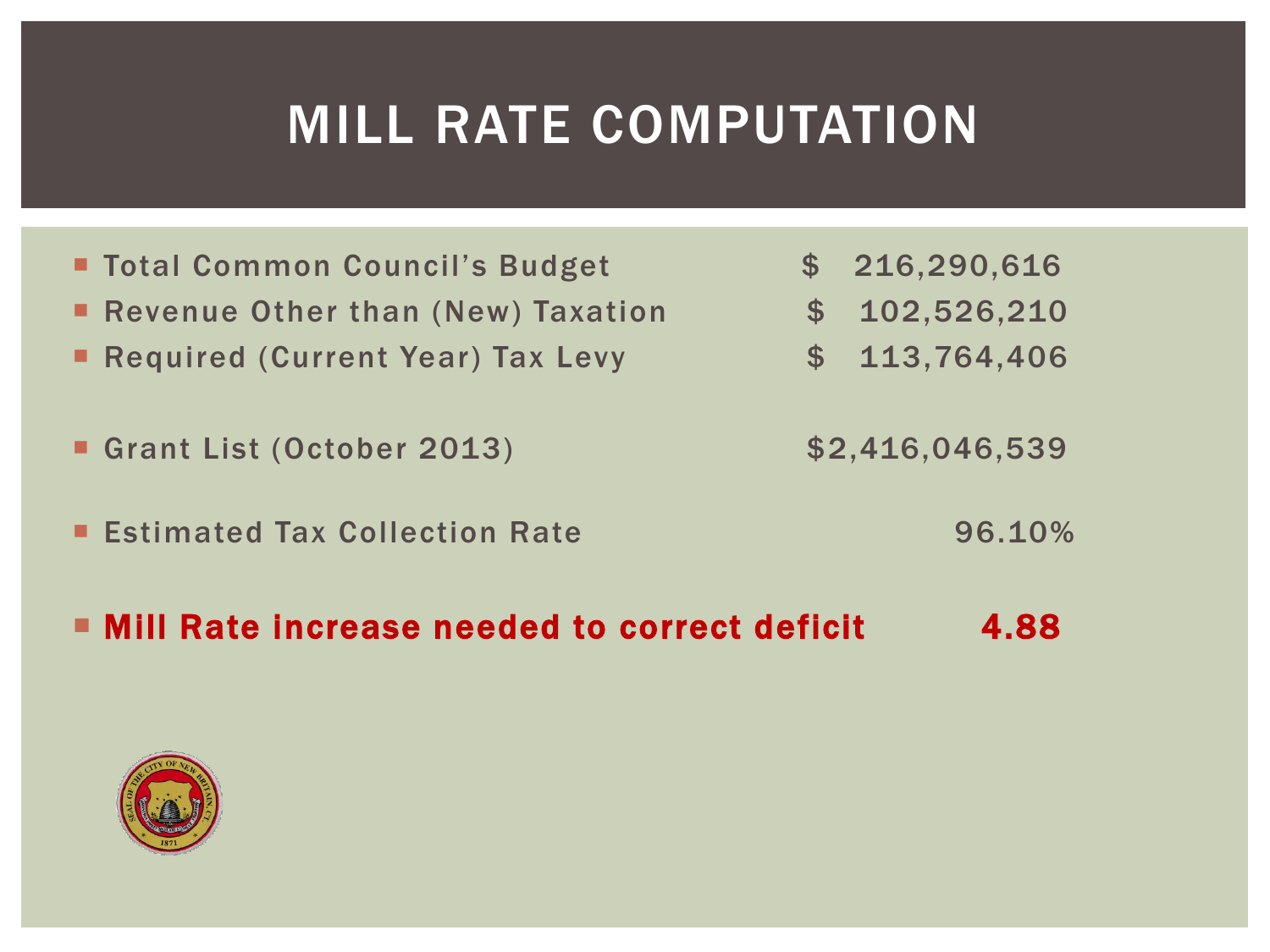## FISCAL YEAR COMPARISONS

|                                                               | <b>FY 2010</b> | <b>FY 2011</b> | <b>FY 2012</b>    | <b>FY 2013</b> | FY 2014*   | <b>FY 2015</b> |
|---------------------------------------------------------------|----------------|----------------|-------------------|----------------|------------|----------------|
| <b>Mill Rate</b>                                              | 34.98          | 36.63          | 36.63             | 36.63          | $44.12*$   | 49.00**        |
| <b>Fund Balance</b><br>(in thousands)                         | \$9,027        | \$12,047       | \$12,200          | \$12,595       | n/a        | n/a            |
| General<br><b>Operating Budget</b><br>(in thousands)          | \$202,475      | \$205,741      | \$226,794         | \$227,706      | \$237,549  | \$216,291      |
| <b>Fund Balance %</b><br><b>Of Operating</b><br><b>Budget</b> | 4.45%          | 4.88%          | 5.8%              | 5.53%          | n/a        | n/a            |
| <b>Fund Balance</b><br>policy (5%) met?                       | $\mathsf{N}$   | N              | Y                 | Y              | n/a        | n/a            |
| <b>Annual Debt</b><br>Service***                              | \$25,175       | \$25,284       | \$28,210          | \$29,518       | \$30,925   | \$18,373       |
| Cost (in mils) for<br><b>Debt Service</b>                     | 9 mils         | 9.05 mils      | <b>10.07 mils</b> | 10.29 mils     | 13.21 mils | 7.60 mils**    |



\*Revaluation completed for Oct. 1, 2012 grand list

\*\*Based on the October 2013 grand list of \$2,416,046,539

\*\*\*In Millions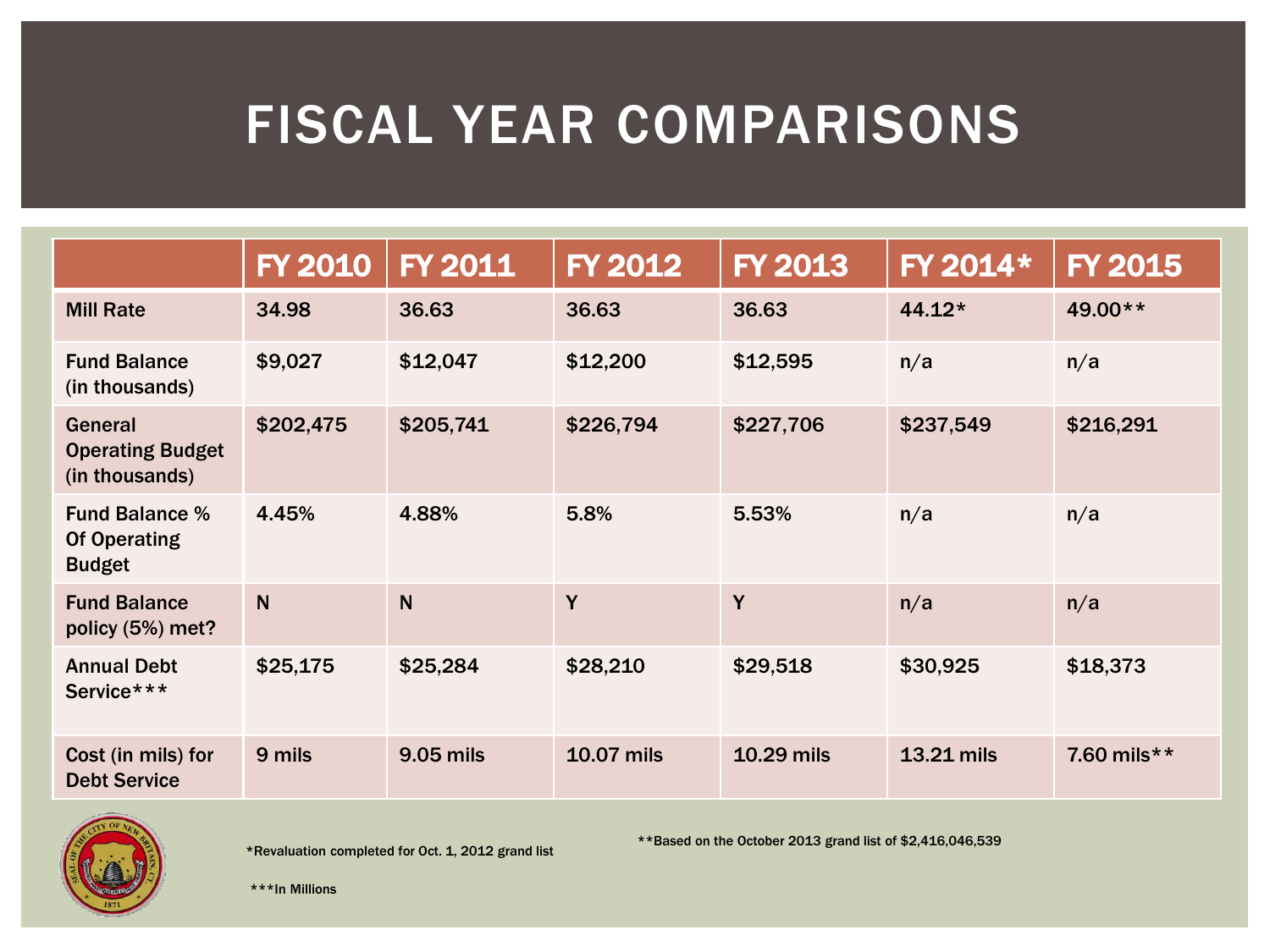## MILL RATE BY FUNCTION

### Mill Rate needed to Support Budget: 49.00 (By Function)



- **Education**
- General Gov't
- Public Safety
- **Public Works**
- Rec & Comm Services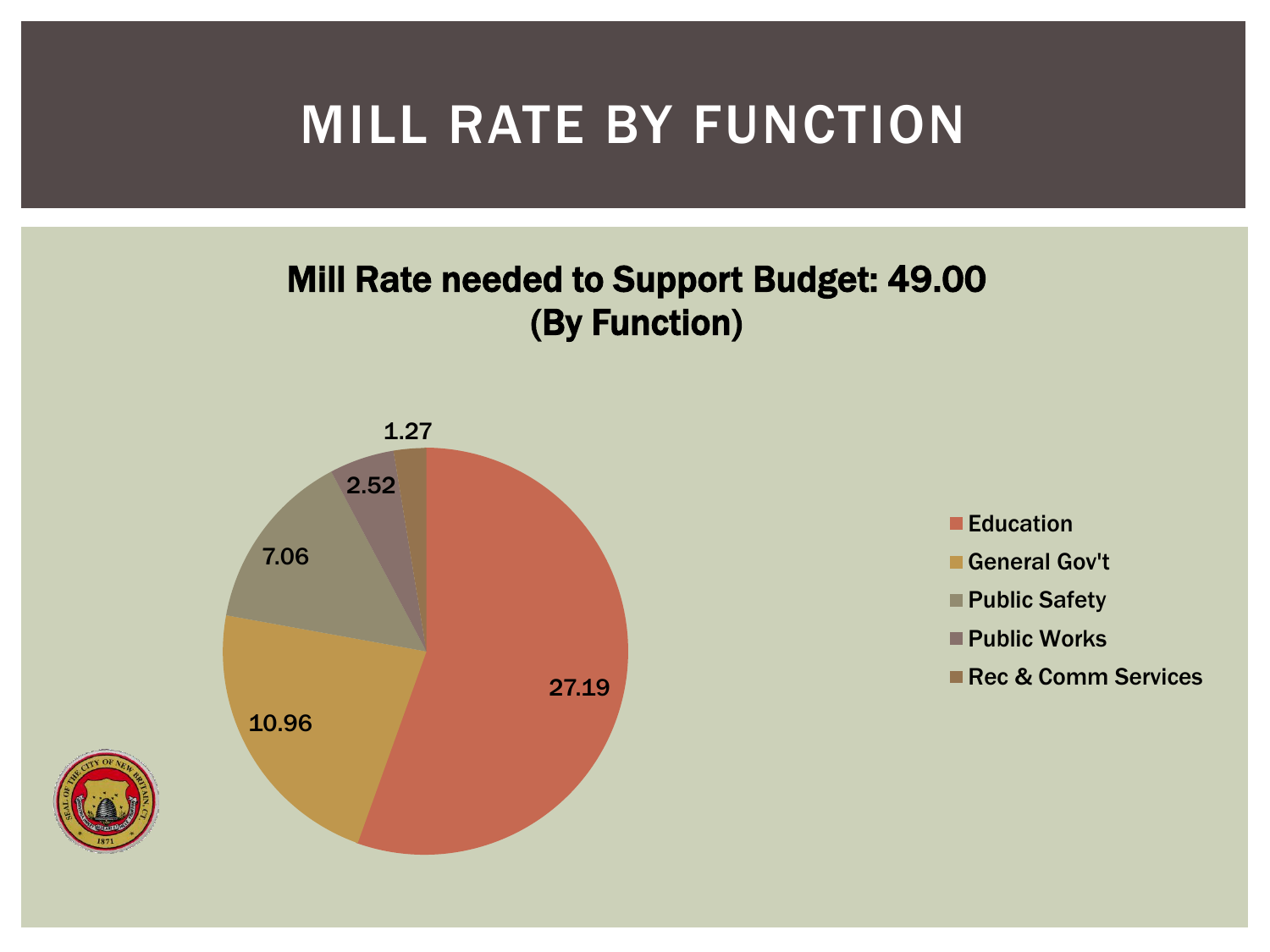## SPECIAL REVENUE FUND HIGHLIGHTS

### **Sewer Fund**

- Mattabasset Capital Improvement, cost passed down to us
- **Charge salaries and benefits directly to Fund, \$1,461,200**
- **Reduction in Transfer to GF, \$1,862,385**
- **Net Savings in Fund, \$401,185**

### ■ Medical Self Insurance Fund

**Eighthare Four FY 15 came in lower than originally estimated due to new** claim trends.

### **Water Fund**

- Charge salaries and benefits directly to fund, \$4,261,580
- **Reduction in transfer to GF, \$5,662,433**
- **Net Savings in fund, \$1,400,853**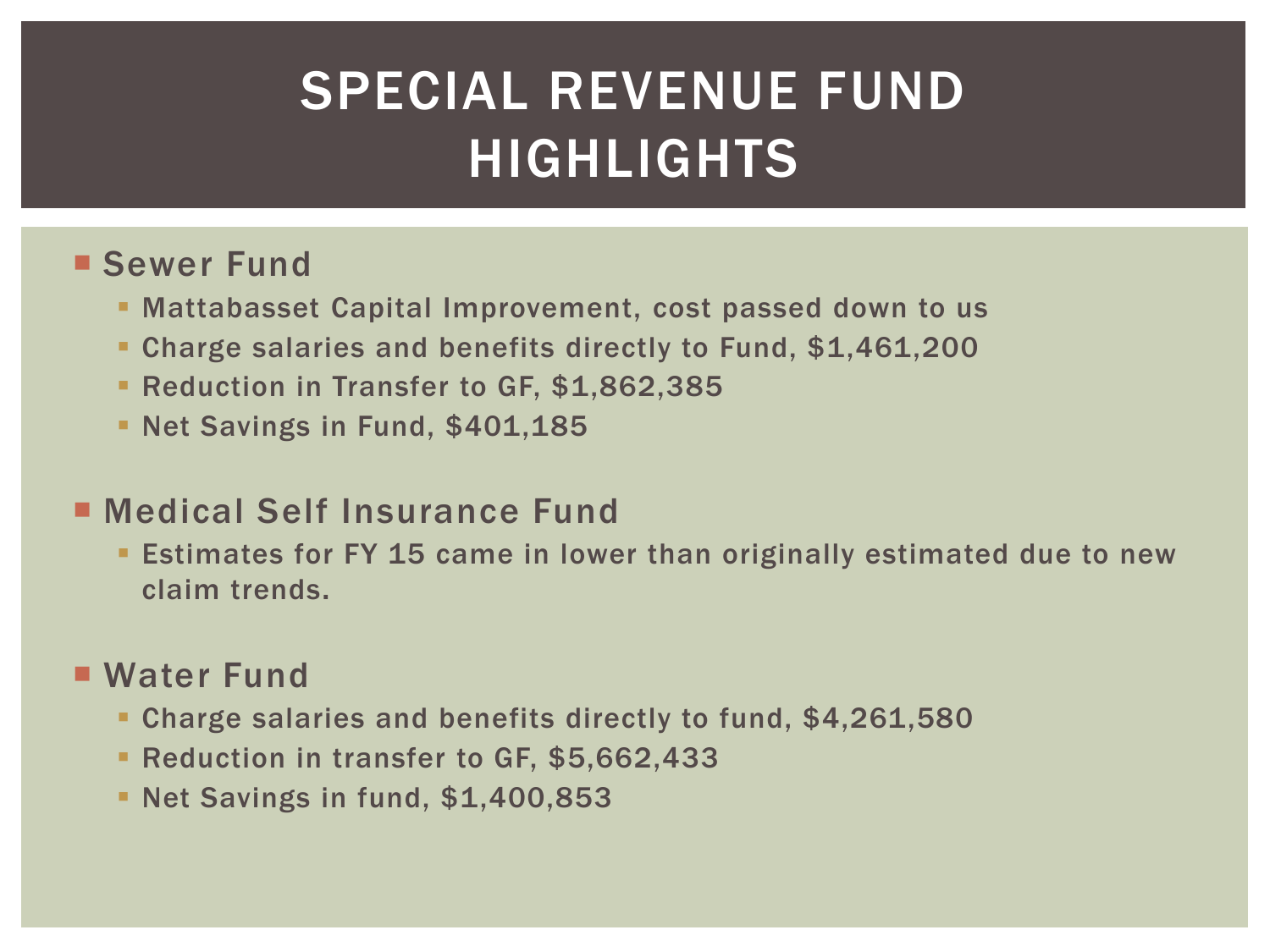## SPECIAL REVENUE FUND HIGHLIGHTS (CON'T)

#### **Stanley Golf Fund**

- **Charge salaries and benefits directly to fund, \$863,781**
- Reduction in transfer to GF, \$864,538
- **Net Savings in fund, \$757**

#### **Fairview Cemetery Fund**

- Charge salaries and benefits directly to fund, \$357,768
- **Reduction in transfer to GF, \$414,566**
- **Net Savings in fund, \$56,798**

#### **E** Worker's Compensation Fund

- No General Fund contribution to this fund for FY14 or FY15 due to reduced reserve (liability).
- Corp Counsel implementing new process to reduce amount of \$ needed in this fund.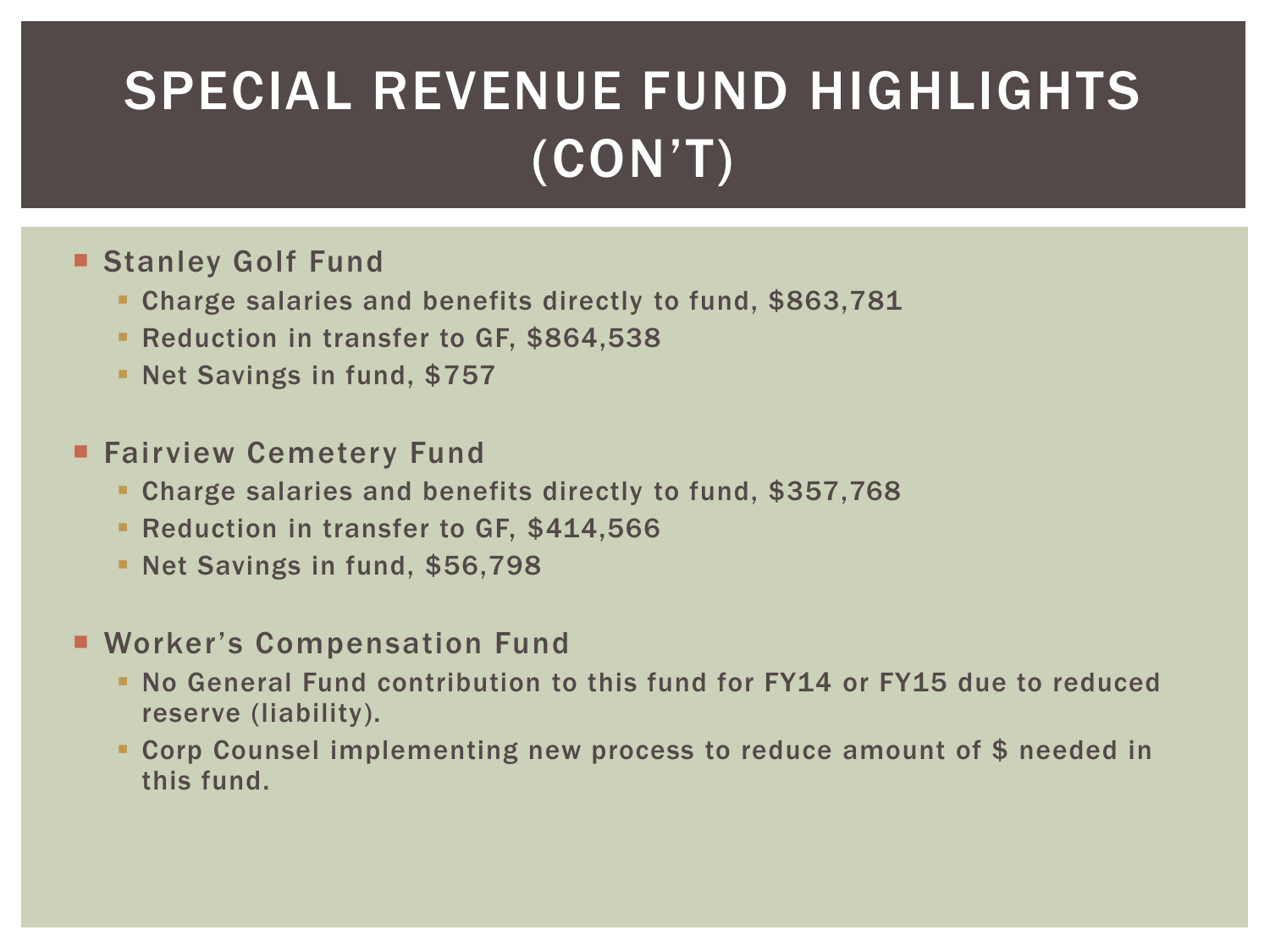## BONDING UPDATE

**Total Bond Debt 2014** \$193,803,819 Debt Limitation \$255,976,000; Difference \$62,172,181

**Total Bond Debt 2013** \$236,244,000 Debt Limitation \$255,976,000; Difference \$19,732,000

**Total Bond Debt 2012** \$194,644,000 Debt Limitation \$244,332,000; Difference \$49,688,000

■ Total cost (in mills) of City's credit card debt as of June 2014 = 80.21 mills

If we issued a supplemental tax bill to pay that bond debt off? You'd pay est. \$3,230

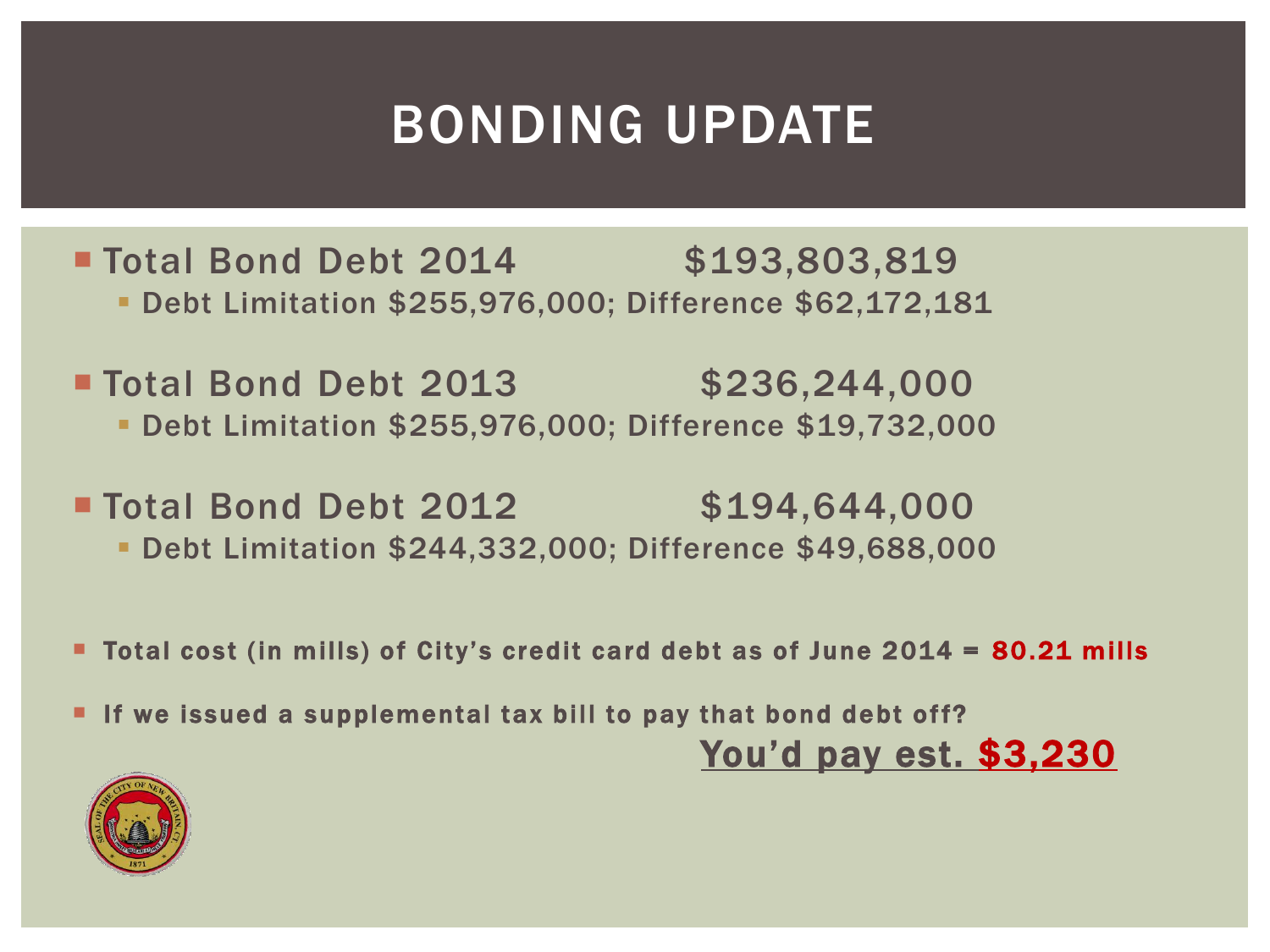### CAPITAL PROJECT UPDATE

- March 12, 2014 the City rescinded or reduced funding for 12 approved capital projects resulting in a reduction of: \$19,618,138.
- **July 29, 2013 the City bonded \$9,935,000 for the Board of** Education for books and technology improvements. In addition, on March 12, 2014 the City bonded \$142,600 for Upgrades to Security Systems.
- **Housekeeping: The City closed out many old projects and de**authorized \$4,961,569 of outstanding bond authorization on May 28, 2014.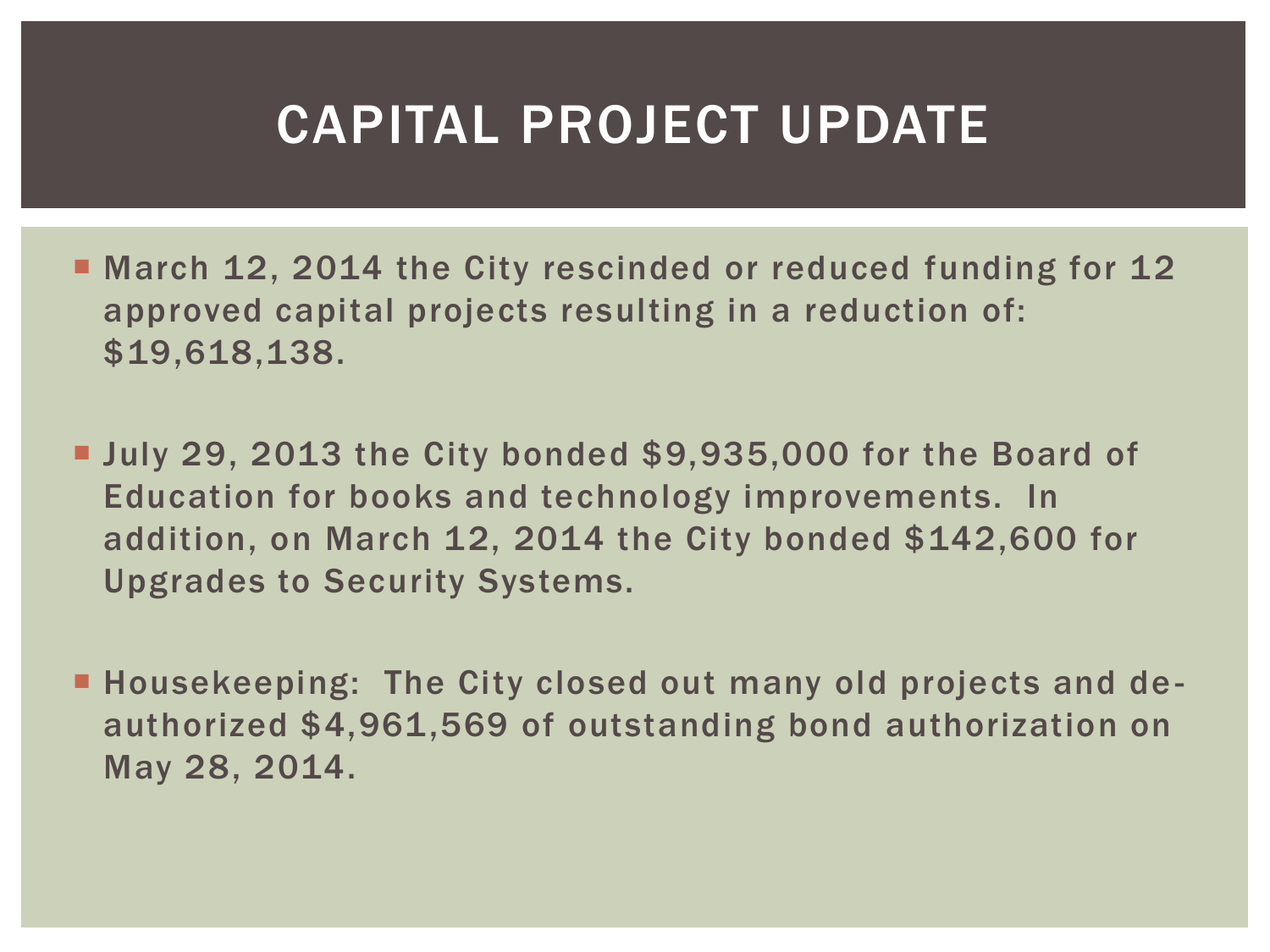### NEW CITY HALL STRUCTURE

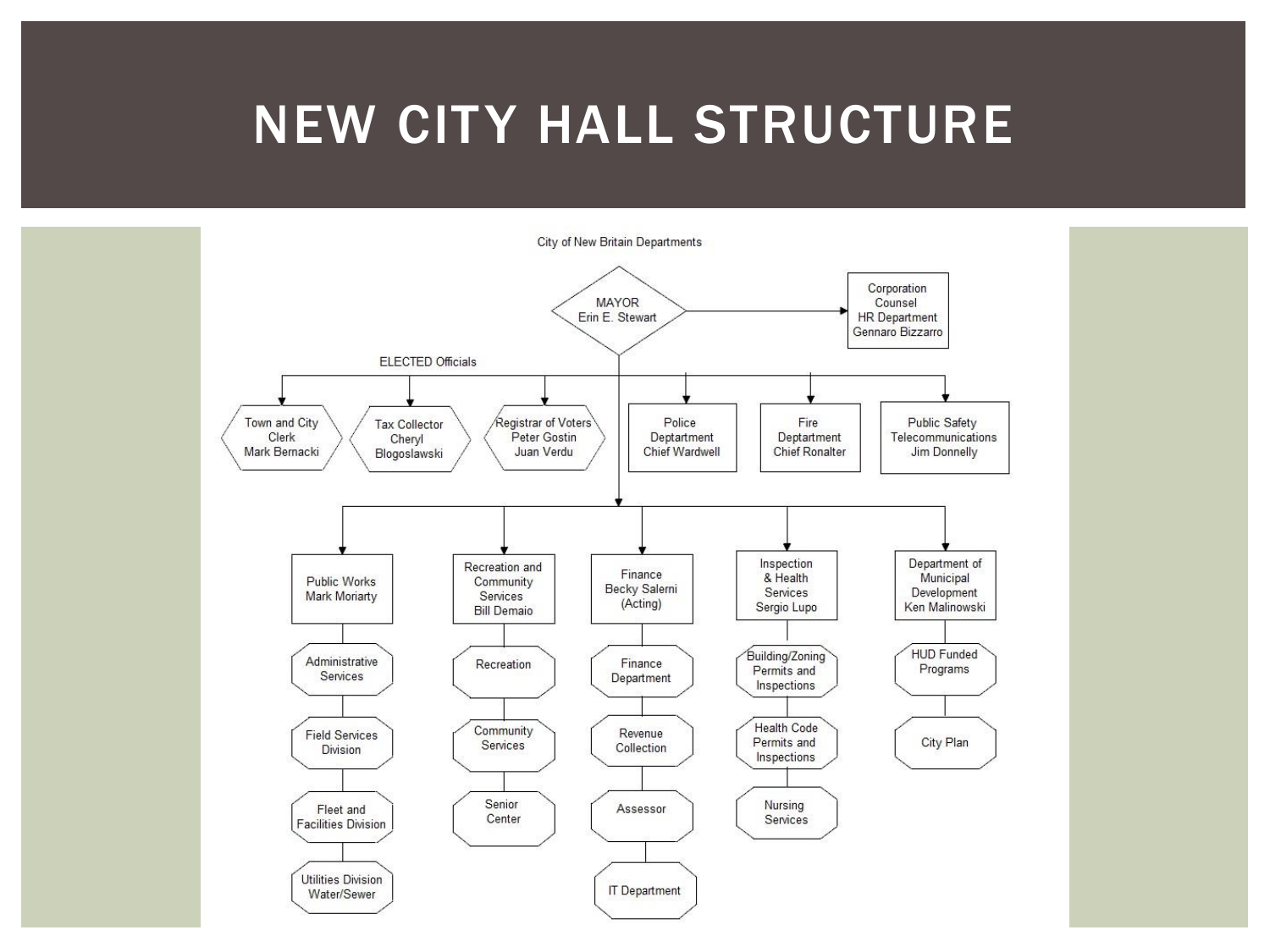## WHAT DOES STABILITY & RESPONSIBILITY MEAN FOR US?

- **This is a structurally balanced budget**
- **No hidden monies**
- Gives us stability to strengthen our city
- Makes us a more attractive location for businesses
- Does not ignore the realities that we face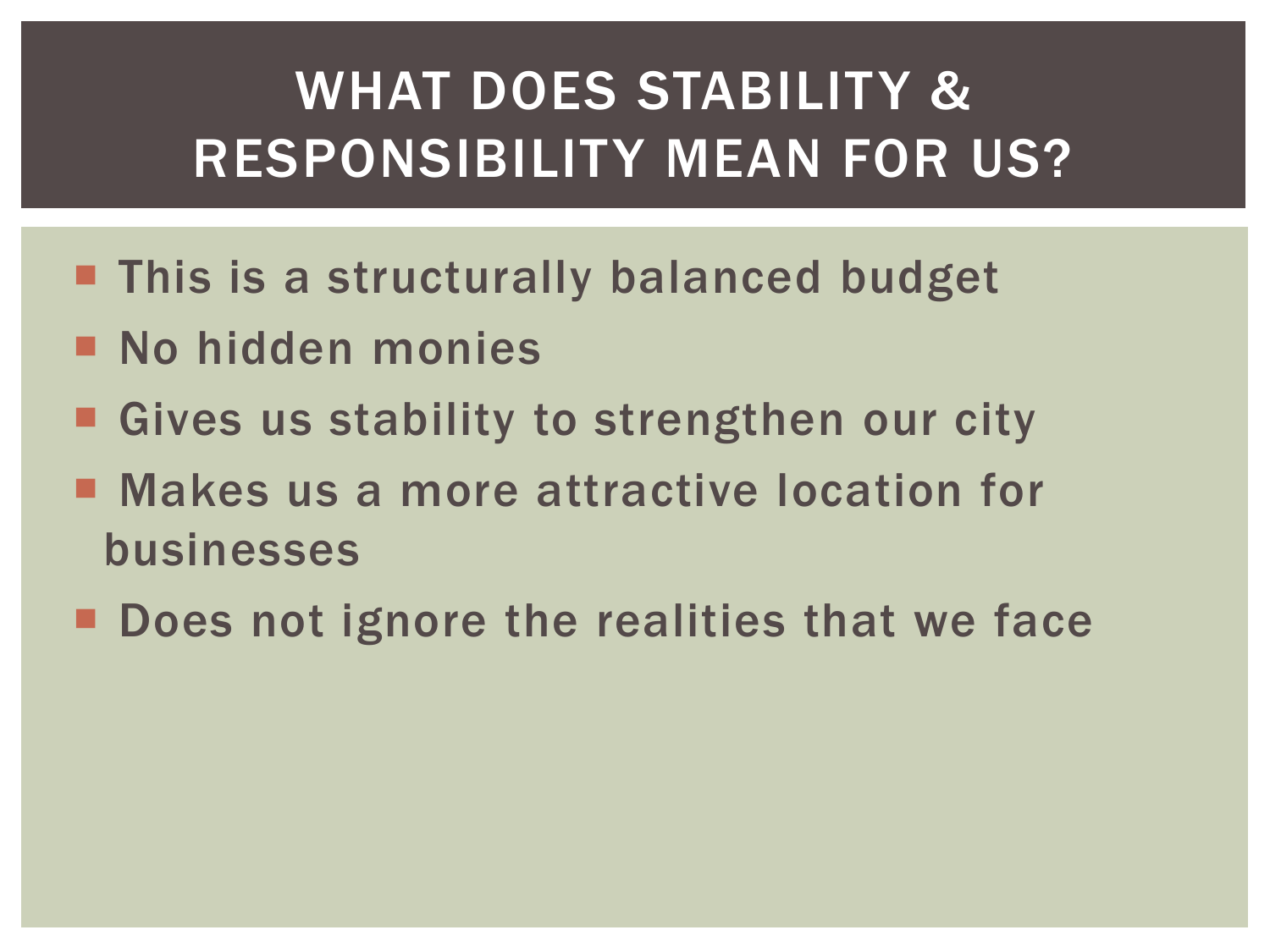### MOVING FORWARD

**Any budget is a working document** 

- **This is all subject to change throughout the** fiscal year
- **Budgets are meant to be estimates based on** prior year actual and coming year projections

 $\blacksquare$  am confident this is the start to...